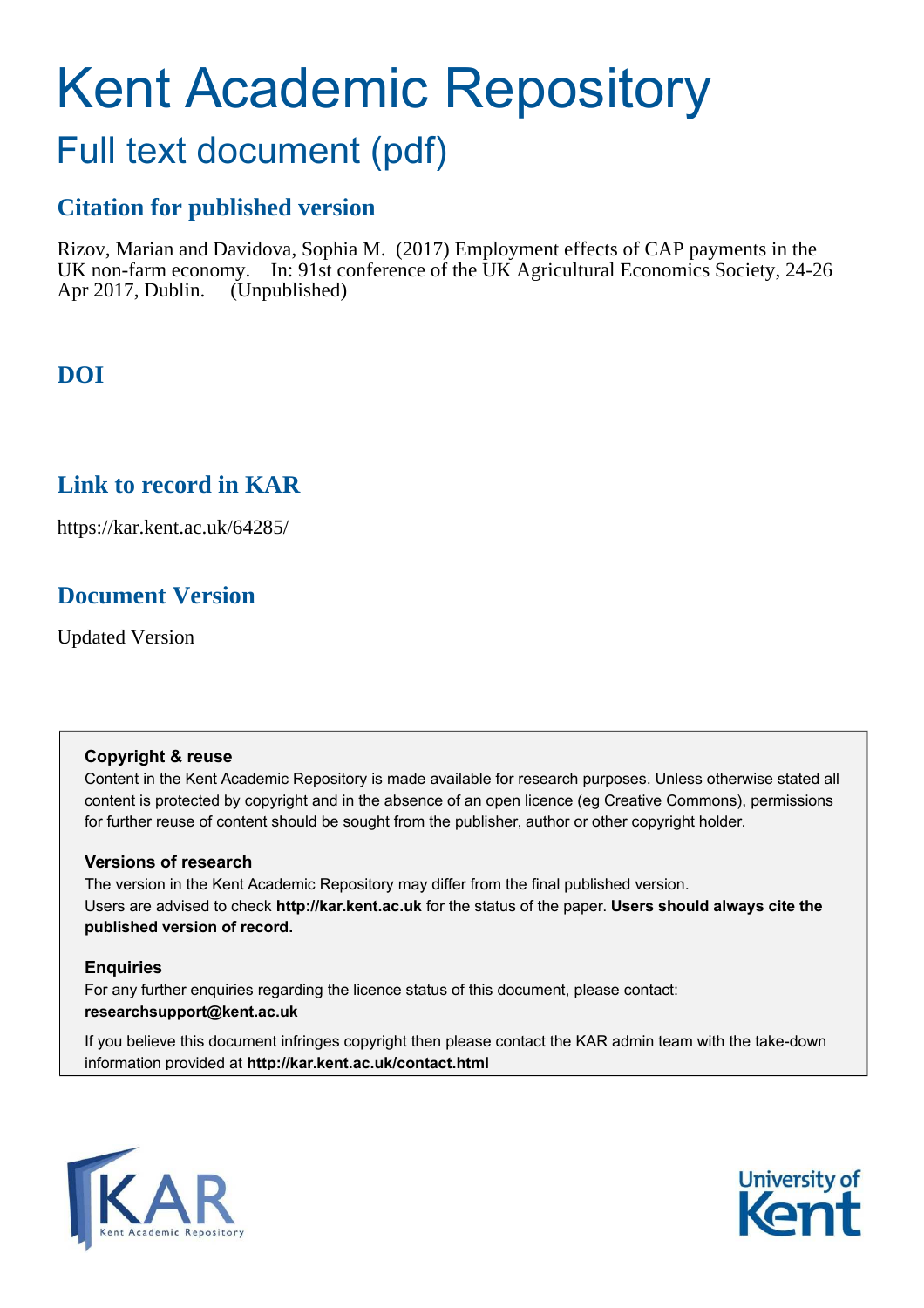#### **Employment effects of CAP payments in the UK non-farm economy**

M Rizov, S Davidova, A Bailey Contributed Paper presented at the 91st UK AES Conference, Dublin

This paper investigates the effect of the CAP payments on the indirectly generated non-farm jobs and whether there are differences in the effect according to business location - rural or urban - and according to CAP measures, in particular Pillar 1 and Pillar 2. A microeconomic approach is employed, based on company data from FAME dataset combined with detailed subsidies data from DEFRA. The focus is on employment in small and mediumsized enterprises (SMEs), which are central for job creation. The generalised method of moments (GMM) is used to estimate the effect of CAP payments on both the level and growth of employment. The results suggest positive net spillovers of CAP payments to non-farm employment. Although the magnitude of the effect is small, it is economically significant. Relative to Pillar 2, Pillar 1 payments have a stronger positive effect. As expected, the nonfarm employment effect is particularly important for rural SMEs.

#### **1 Introduction**

This paper investigates the contribution, if any, of the EU's Common Agricultural Policy (CAP) payments to non-farm sector employment in both rural and urban areas in the UK through its direct and indirect effects on agriculture's up- and downstream industries, and the economic diversification of rural areas. In recent years, given the difficult recovery from the 2008 economic and financial crisis, the provision of employment is of primary interest to policy makers and to millions of UK citizens. Additionally, whatever the UK package for Brexit will be, it is almost certain that the UK will leave the CAP and the ways agriculture is supported will change. Naturally, majority of existing studies are concerned with the effects of the forthcoming changes on agriculture but it is also useful to have some indications of the possible benefits or losses beyond farming by investigating the inter-industry spillovers of the CAP payments on non-farm employment.

For decades, the CAP payments have tried to maintain the level of agricultural employment, or at least to slow down its decline as a result of technical and structural change. In the face of these forces, the CAP could hardly have further impact in the direction of job creation or even job maintenance in primary agriculture. However, the CAP payments may have inter-industry spillovers on non-farm employment which are often not-accounted for.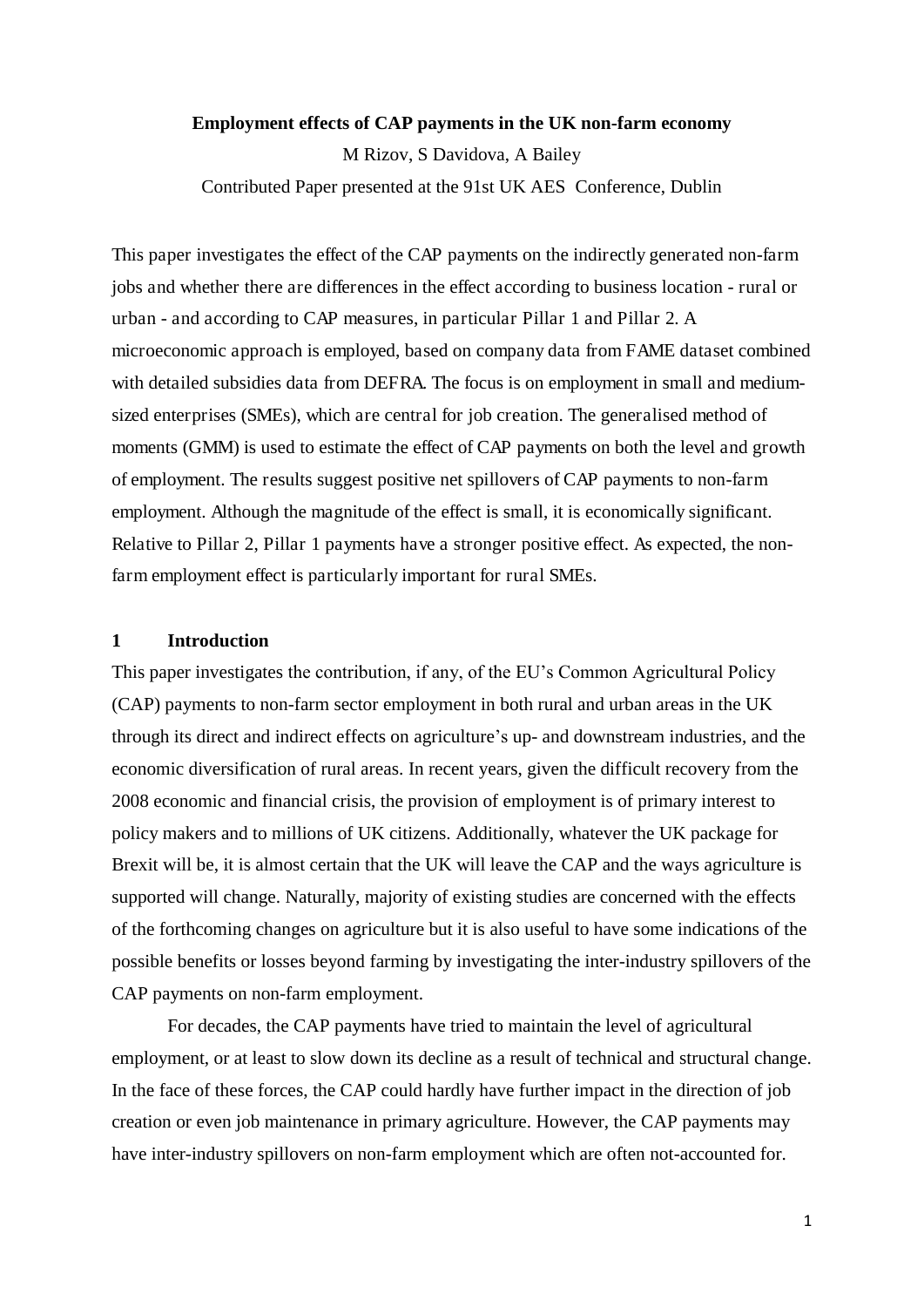Against this backdrop, the objective of this paper is to estimate the effect of the CAP payments on the indirectly generated non-farm jobs. In particular, the study focuses on three key questions: (i) whether CAP payments are positively associated with non-farm employment; (ii) whether there are differences in the effect according to business location rural or urban; and (iii) whether different CAP payments have different employment effects, i.e. Pillar 1 direct payments and Pillar 2 rural development payments.

Most previous CAP and employment research has focused on the CAP's impact on agricultural and rural jobs, often in an EU regionalised framework (for example, Petrick and Zier, 2011; 2012; Olper et al., 2014). Other studies have addressed only the impact of rural development payments under Pillar 2 (e.g. Mattas et al., 2011). A recent report for the European Parliament Committee on Agriculture and Rural Development (COMAGRI) concerning the role of CAP in creation of rural jobs has reviewed 53 studies. All of these studies were agri-centred - they were either focused on agriculture and rural jobs, or on labour migration out of agriculture (EP, 2016). One notable exception is the paper by Blomquist and Nordin (2013), who employed a macroeconomic approach and estimated the open-economy relative multiplier of agricultural subsidies in Sweden, thus capturing the CAP's impact on employment beyond agriculture. The present paper tries to fill the gap in the literature and to stimulate a broader debate about the wider, inter-industry employment effects of the CAP.

The paper employs a micro approach, based on company data extracted from the Financial Analysis Made Easy (FAME) dataset of Bureau van Dijk combined with detailed subsidies data extracted from Department of Environment, Food and Rural Affairs (DEFRA) CAP Payments database. Only the effects on employment in small and medium-sized enterprises (SMEs) are analysed. SMEs are defined by the UK Government and the EU as businesses with less than 250 employees. The rationale to focus on SMEs is based on two considerations. First, at the beginning of 2013, SMEs represented over 99 per cent of all private-sector businesses in the UK, accounting for 59.3 per cent of private-sector employment and for 48.1 per cent of private-sector turnover (Department for Business Innovation and Skills, 2013). They are also central to job creation as recognised by the UK government. Second, as mentioned above, one of the objectives of the study is to investigate whether there are different effects of CAP payments on employment in rural and urban nonfarm businesses. Rural businesses are mainly SMEs, and comparisons with large companies (national and international) located in metropolitan areas would be inconsistent.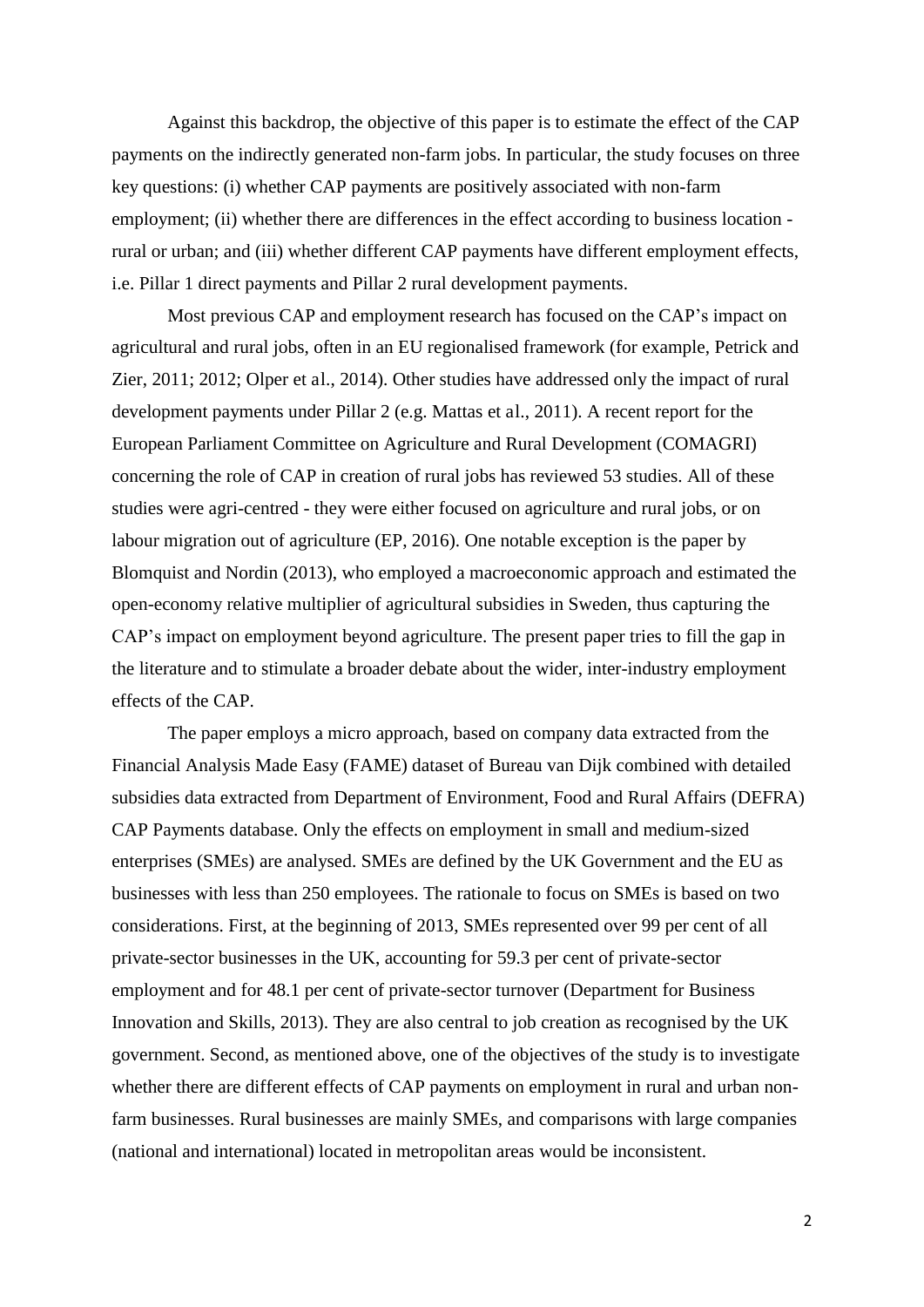The theoretical underpinning of the analysis is based on Smolny's (1998) monopolistic competition model with delays in adjustment in output price, employment, and capacity. The generalised method of moments (GMM) is used to estimate the effect of the CAP payments on both the level and the growth of employment. The results suggest positive net spillovers of CAP payments, although the magnitude of coefficients is rather small. Looking at different CAP measures, relative to other CAP expenditure, Pillar 1 direct payments have a strong statistically significant effect on the level of employment but not on the employment growth. As expected, the CAP effect on employment is mostly concentrated in rural SMEs.

The rest of the paper is structured as follows. The next section presents a short overview of the CAP subsidies in the UK and their distribution by constituent country. Section 3 details the theoretical framework, and section 4 presents the data and the estimation strategy. Section 5 presents the results while section 6 concludes with a brief discussion of policy implications.

#### **2 The evolution of CAP subsidies and the implications for employment**

The period covered in the empirical analysis ranges from 2008, the year of the CAP Health Check by the European Commission, to 2014 - the first transitional year of the 'new' CAP for the period 2014-2020. The presentation of the implementation of different CAP measures in the UK is limited to the period analysed, since a wider general discussion of the CAP is beyond the scope of the present paper.

The Health Check of 2008 introduced the main policy changes before implementation of the most recent CAP reform for the period 2014-2020 (Allen et al., 2014). It did not change the fundamental decisions taken in the 2003 CAP reform, i.e. the introduction of a decoupled (from production) Single Farm Payment (SFP) to farmers, conditional on environmental and other cross-compliance requirements, and keeping the land in Good Agricultural and Environmental Conditions (GAEC), as the main feature of Pillar 1. The Health Check moved slightly further in the direction mapped by the 2003 CAP reform, i.e. it decreased the remaining coupled payments, increased modulation of funds from Pillar 1 to Pillar 2, and removed arable land set-aside. It also provided the EU Member States (MSs) with flexible possibilities to assist sub-sectors of agriculture with special problems, the socalled Article 68 measures.

From theoretical viewpoint, given existing legislation, the CAP payments can affect non-farm employment both through a production and a consumption effect. In the 2003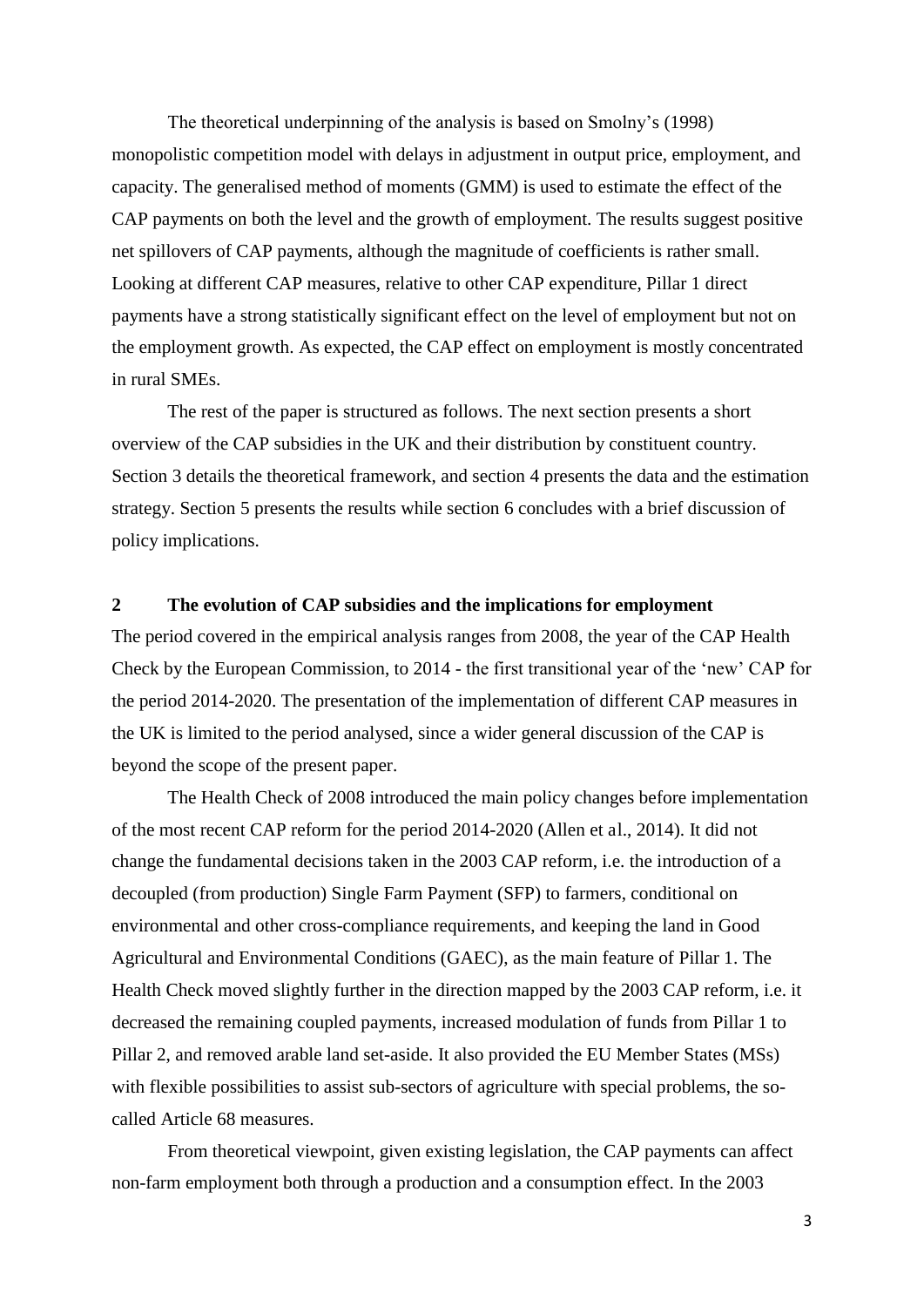Council Regulations establishing the rules for direct support schemes, the SFP scheme was treated as income support (OJ, 21/10/2003). The SFP is paid to farmers, the latter defined as natural or legal persons, or groups of such persons. Although in theory decoupled, the SFP may be invested in farm production and thus increase or maintain the employment in agriculture or up- and downstream industries. Bhaskar and Beghin (2007) reviewed a number of studies on the coupling mechanisms of decoupled payments. Some of these mechanisms include wealth and insurance effects that might increase the use of inputs and affect the increase in output; the effect on investment decisions as farmers could save and invest more; and increased liquidity of credit-constrained households.

The decoupled income support to farmers can also have a complex impact on the income-leisure trade-off and labour allocation decisions to work on- or off-farm. It might also increase savings and/or the contemporaneous consumption of farm households of non-farm goods and services as SFP adds to the overall household purchasing power. The effect in terms of farmers' household income/expenditure is generated mainly in rural areas but it may or may not correlate with increased employment in those areas, taking into account purchases at a distance and services provided from urban areas. Additionally, the increase of the overall purchasing power in rural areas depends on how much of the CAP payments remain with the farm households. Higher land rent, which is a well-known consequence of direct payments, leaks out to landowners who may not live in the locality.<sup>1</sup>

. To conclude, there are two main channels through which CAP SFP may affect nonagricultural employment – through its effect on consumption as a really decoupled payment, and through its coupled effect on farm investments and output level. Both these channels would lead to expansion in the demand that the non-farm sector firms face.

Concerning Rural Development (RD) measures in Pillar 2, there are a wide range of channels through which payments can affect non-farm employment. Rizov (2004) studied the effect of CAP on the organisation and performance of rural communities since the introduction of Pillar 2 in 1999. He developed a theoretical model of private provision of public goods where RD payments lead to diversification of the economic activities in rural areas which, in turn, enhances the sustainability of the local economy. While his focus is mainly on formally defining the conditions under which the CAP income transfers can

 $<sup>1</sup>$  A consequence of the appropriation of a high share of payments by the landowners means that the local</sup> multiplier effect of CAP Pillar 1 payments is likely to appear lower in those areas where there is a high proportion of rented land, as higher rents leak out to landowners who do not always live in the same locality; thus, the true effect is likely to be larger. Furthermore, while the presence of leakages is an important consideration, which generally applies to farmers' purchasing power and expenditure, our analytical framework is built on the idea of economy-wide spillovers and our data capture the economy-wide effects.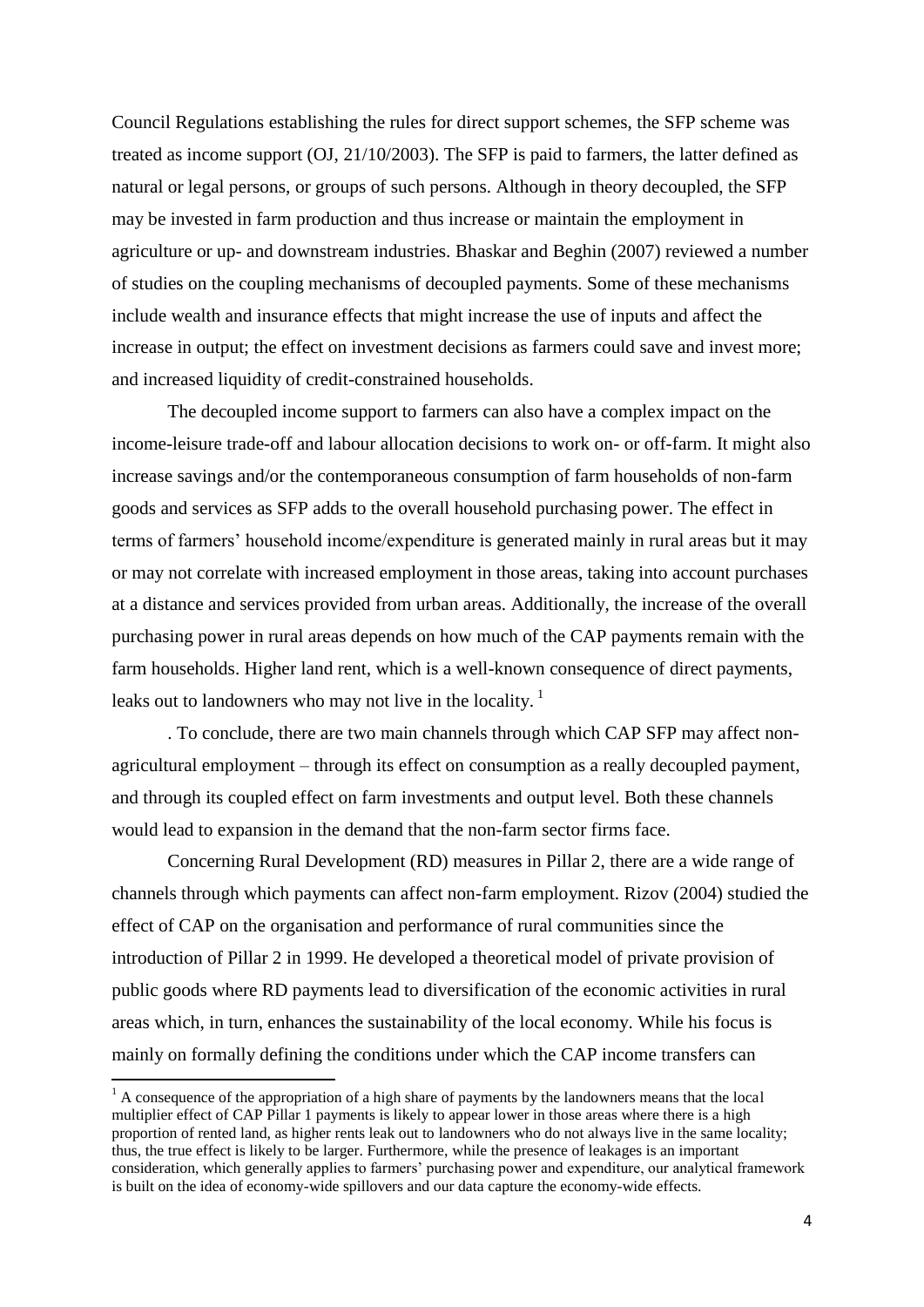improve, or otherwise, rural community development, he does not explicitly address the complementary employment effects. However, the RD measures may create employment both within the local rural community and beyond, in the urban areas, thus illustrating the general interdependency of rural and urban areas. The first order effects, similarly to Pillar 1, are due to the fact that there is a flow of funds into some rural households which increases their purchasing power. Additionally, e.g. RD measures for investments in physical assets farm modernisation, infrastructure, energy-saving technologies - may influence employment in research and development, construction, technical services, etc. Business start-up aid for young farmers and for non-farm enterprises, as well as village renewal support, can have a direct effect on employment in rural and surrounding urban areas. Support to enhance biodiversity and the provision of higher-value ecosystem services may help to create nonfarm jobs in rural tourism and associated services. Policy developments within the food system, e.g. short food chains, organic box trade, and traceability, can produce employment growth along the entire agri-food supply chain.

However, the form and the level of CAP payments vary across the UK. Table 1 presents some indicators that exemplify the striking differences in agricultural sectors across its four constituent countries.

#### - Table 1 here –

Less Favoured Areas (LFA) payments in England are less important than in the other three countries where 70 per cent and more of the agricultural area is designated as LFA. Around half of the land area in England is under crops, whilst in the other countries it is either predominantly grass land (Northern Ireland and Wales) or rough grazing (Scotland). These production patterns, together with farm size and productivity effects, has led to a different reliance on subsidies: the lowest in England at 52 per cent of the total income from farming, and highest in Wales at 142 per cent (Allen et al., 2014).<sup>2</sup>

Table 2 presents in more detail the CAP payments by Pillar in the UK and the constituent countries since 2010 – the first year available which falls within the period of analysis in this paper. The UK constituent countries took different implementation decisions on the decoupled direct payment (SFP) - Scotland and Wales introduced the SFP on a historical basis, England opted for a dynamic hybrid version, and Northern Ireland for a static hybrid one.

 $2$  Total income from farming is the return on own labour, capital and management input of all those with an entrepreneurial involvement in farming, generally farmers and partners. It is measured at sectoral level and represents the net value added at factor cost minus the compensation of employees, rent and interest.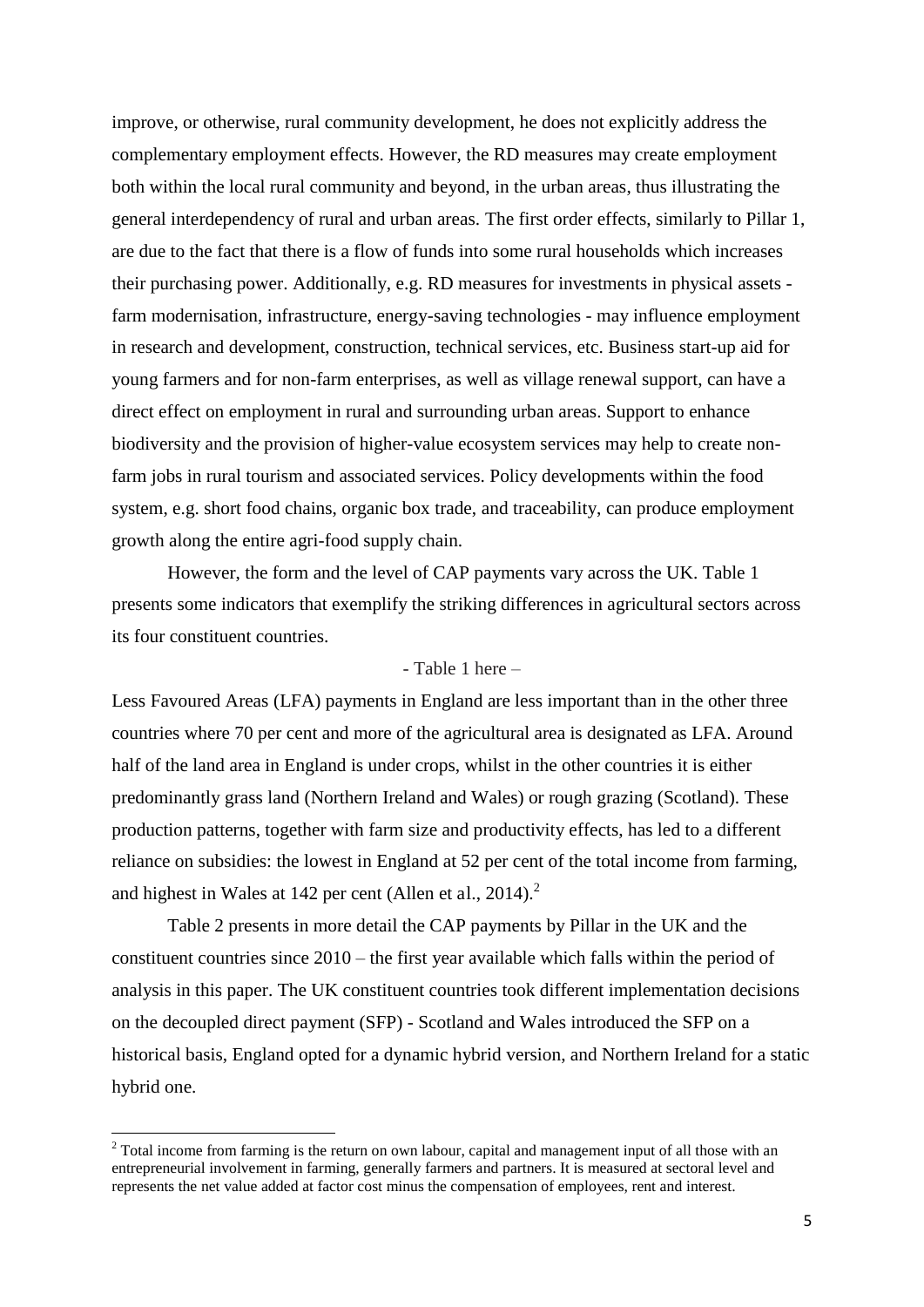#### - Table 2 here –

#### **3 Theoretical framework: firm employment function**

The aim of this paper is to empirically evaluate the CAP payment impact on employment in the non-farm economy. Therefore, the focus here is not on developing a fully-fledged theoretical model of all possible channels of impact but rather it is on outlining a theoretical framework to motivate an appropriate estimating specification and the interpretation of results. The theoretical framework employed is based on Smolny's (1998) monopolistic competition model with delays in adjustment in price, employment, and capacity.<sup>3</sup> The framework leads to a theoretically motivated firm employment (demand) function. Furthermore, the framework is suitable for analysing spillover effects because it is based on realistic assumptions for the timing of decisions, clearly distinguishing between short-, medium-, and long-run. The timing assumptions are as follows. In the short run, only output is endogenous. Employment and prices adjust in the medium run, with a delay with respect to demand and cost changes, thus under uncertainty about demand. Capacities and the production technology are predetermined for the price and employment adjustment process, and react only in the long run.

The assumption about delays in the reduction of employment can be justified by legal and contractual periods of notice; there often are also substantial severance costs. In addition, reputational losses for firms in the case of frequent dismissals tend to restrict the downward adjustment of the labour force to normal separations, i.e. resignations and retirements. Delays in the upward adjustment of the labour force involve search, screening and training time. A delayed adjustment of prices corresponds to the assumption of price tags and menu cost. Importantly, even a short delay between the decision to change employment and/or the price and the realisation of a demand shock can introduce considerable uncertainty in adjustment for the firm. The dynamic decision problem of the firm can be reduced to a sequence of static decision models which are solved stepwise.

We start by specifying a log-linear demand function for the firm's product (lnD) that allows us to distinguish between the effects of price elasticity of demand, demand shifts, and demand uncertainty:

<sup>&</sup>lt;sup>3</sup> Smolny's (1998) model is related to the family of so called putty-clay models which have a long history in the growth and business cycle literature with micro foundations (Johansen 1959; Solow 1962; Phelps 1963; Sheshinski 1967; Cass and Stiglitz 1969; Bresnahan and Ramey 1994; Cooper, Haltiwanger, and Power 1999; Gilchrist and Williams, 2000).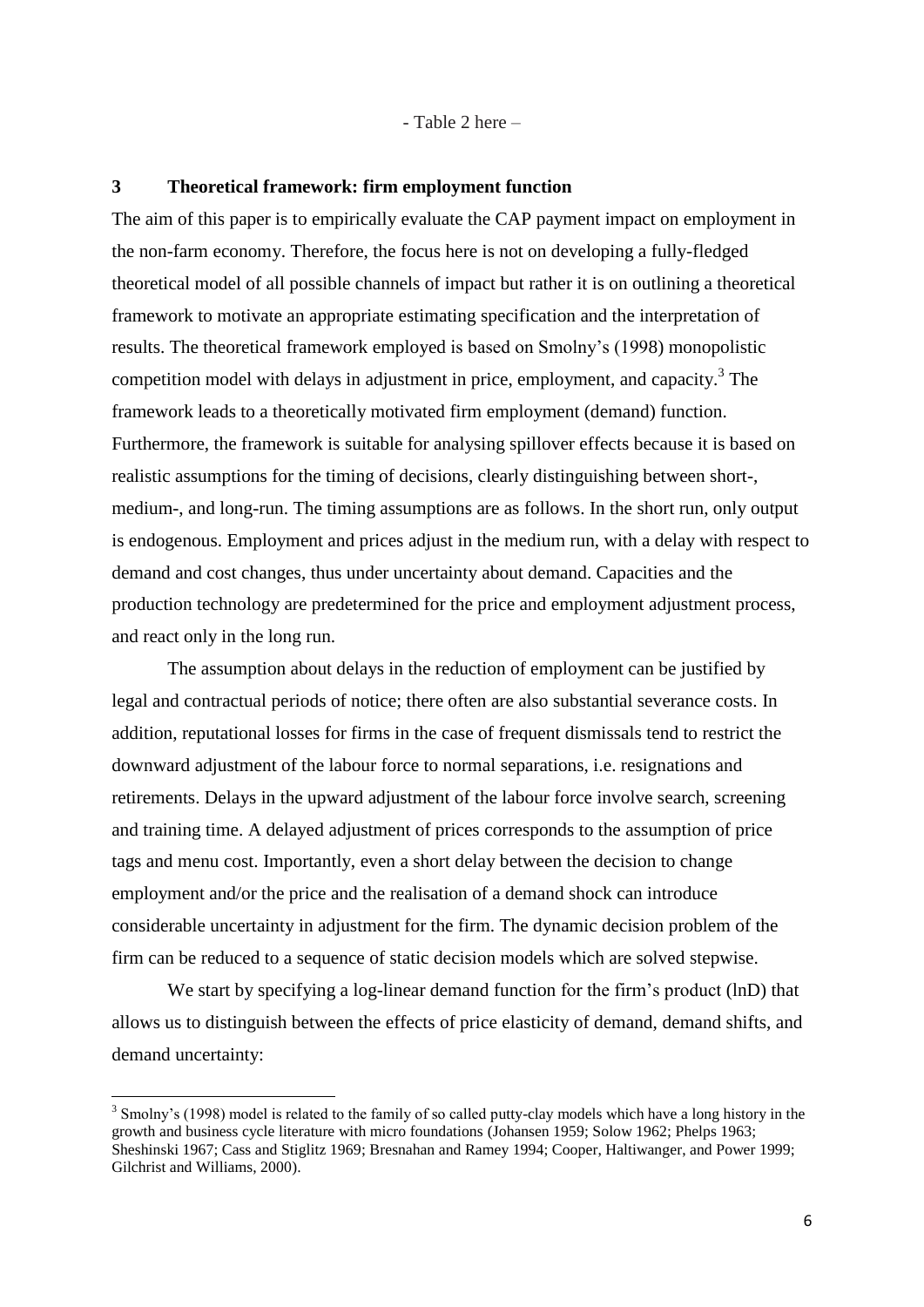$$
lnD = \eta \cdot lnp + lnZ + \varepsilon, \quad E(\varepsilon) = 0, \quad Var(\varepsilon) = \sigma^2. \tag{1}
$$

In equation (1), D is negatively associated with price, p, with constant elasticity  $\eta$ , Z is a vector of exogenous or predetermined demand measures, such as aggregate industry demand  $\overline{D}$  and demand shifters induced by market factors or policy, and the error term  $\varepsilon$  (with zero expected mean) captures the realised value of the demand shock which is not known at the time of the price and employment decision. The time and firm indexes are omitted for notational convenience.

In this paper the information content of the Z-vector in the demand function is extended with the CAP expenditure indicators. $4$  Following the discussion in the previous section and findings in the limited literature on the impact of CAP subsidies on regional development (Vatn, 2002; Peterson et al., 2002; Rizov, 2004; 2005), we argue that the intersectoral spillovers and the local economy diversification effects of subsidies are associated with the expansion of aggregate demand that non-farm sector firms face.<sup>5</sup> This first-order, demand effect is likely to impact significantly on non-farm sector firm employment.<sup>6</sup>

According to equation (1), another effect of CAP subsidies on non-farm firm demand and employment could occur through the volatility of demand captured by the variance of demand  $\sigma^2$ ; such subsidies would generally reduce volatility of demand, and thus smooth employment adjustments. Following this argument, while subsidies would not affect the mean of  $\varepsilon$  they may affect  $\sigma$ .

To complete the model, we specify firm supply (S) function determined by a short-run production function with capital K and labour L as inputs:

 $S = \min(Y_K, Y_L) = \min(\pi_K, K, \pi_L)$  $\ldots$   $\ldots$   $\ldots$   $\ldots$   $\ldots$   $\ldots$   $\ldots$   $\ldots$   $\ldots$   $\ldots$   $\ldots$   $\ldots$   $\ldots$   $\ldots$   $\ldots$   $\ldots$   $\ldots$   $\ldots$   $\ldots$   $\ldots$   $\ldots$   $\ldots$   $\ldots$   $\ldots$   $\ldots$   $\ldots$   $\ldots$   $\ldots$   $\ldots$   $\ldots$   $\ldots$   $\ldots$   $\ldots$   $\ldots$   $\ldots$   $\ldots$   $\ldots$ 

 $4$  The extension of the demand equation (1) with CAP expenditure information partially addresses omitted variables concerns when specifying an estimating equation. To further deal with omitted variable concerns at the estimation stage we also use sets of location, industry, and time dummies.

 $<sup>5</sup>$  The diversification of the local economy driven by CAP payments can be seen as a sustainable development</sup> effect, considering that a diversified local economy would be more resilient to economic shocks (Barkley, 1995; Stavins et al., 2003).

<sup>&</sup>lt;sup>6</sup> There could also be a second-order, supply effect derived through different channels such as changes in competition and agglomeration in the upstream and/or downstream industries, but our focus here is on the firstorder (dominant) demand effect. The second-order supply effect is controlled for in the estimation stage by firm characteristics such as size, age, and cost-per-employee, which is also a measure of productivity.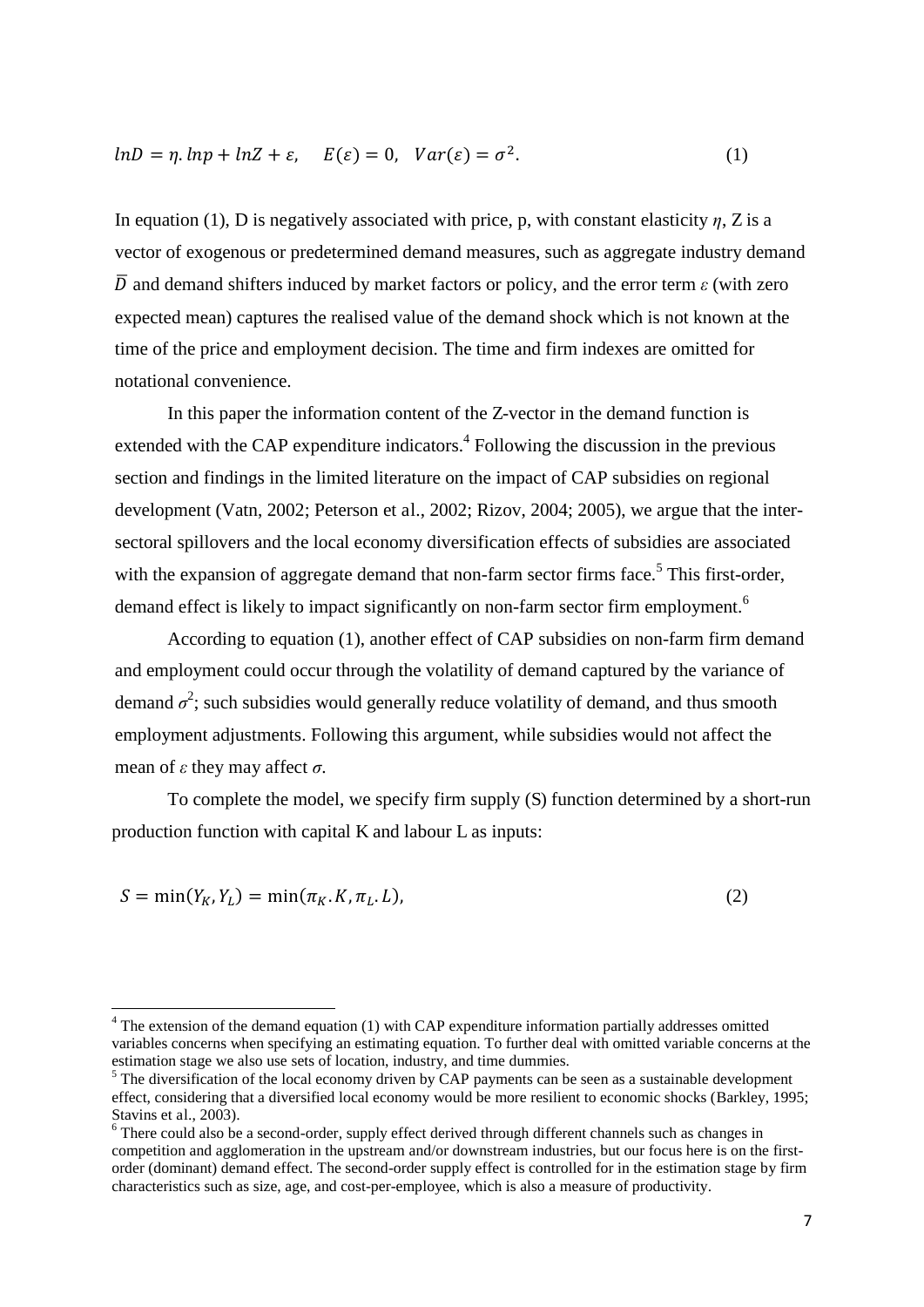where  $Y_K$  is capacity,  $Y_L$  is the employment constraint, and  $\pi_K$ ,  $\pi_L$  are the productivities of capital and labour respectively. In the short run, output Y is determined as the minimum of supply and demand:

$$
Y = \min(S, D). \tag{3}
$$

The medium-run optimisation problem is

 $\overline{a}$ 

$$
\max_{p,L} \quad p.E(Y) - w.L - c.K,\tag{4}
$$

subject to equations (1) and (2), where E is the expectation operator. Wage costs w and user costs of capital c are treated as exogenous at the firm level. There are two relevant optimization scenarios where capacity is, or is not, binding on decisions.<sup>7</sup> In the case of capacity constraint, employment is determined from the capacity. No more workers will be hired than can be employed with the predetermined capital stock. Supply and employment result from:

$$
S = Y_L = Y_K, \qquad L(Y_K) = \frac{Y_K}{\pi_L}.\tag{5}
$$

The optimal price depends on capacities, expected demand shifts, demand uncertainty and competition. In the capacity-constrained scenario, the adjustment of employment is inhibited, and the whole adjustment with respect to expected demand shifts falls on the price. The implication is that level of employment will remain unchanged.

In the case of unconstrained capacity, which is the most likely case in the UK market economy, optimal employment and price are jointly determined by setting marginal costs of employment, i.e. the wage rate w, equal to the marginal revenue. The latter is determined as the price, multiplied by the productivity of labour, and multiplied by the probability that the additional output can be sold, i.e. that demand exceeds supply:

 $<sup>7</sup>$  For completeness, we point out a third scenario in which labour supply is constrained, i.e., the firm does not</sup> have sufficient number of applicants. In this case, optimal employment is determined by the (exogenous) labour supply which in turn may depend on local market conditions, and regional and national policies including the CAP and movement of labour laws. Given the setup of our framework, the labour supply constraint is predetermined in short and medium runs. Nevertheless, in our empirical analysis we use locational controls such as the rural-urban dummy and clustering at constituent country level, as well as sets of time and industry dummies which proxy for possible exogenous labour supply constraints.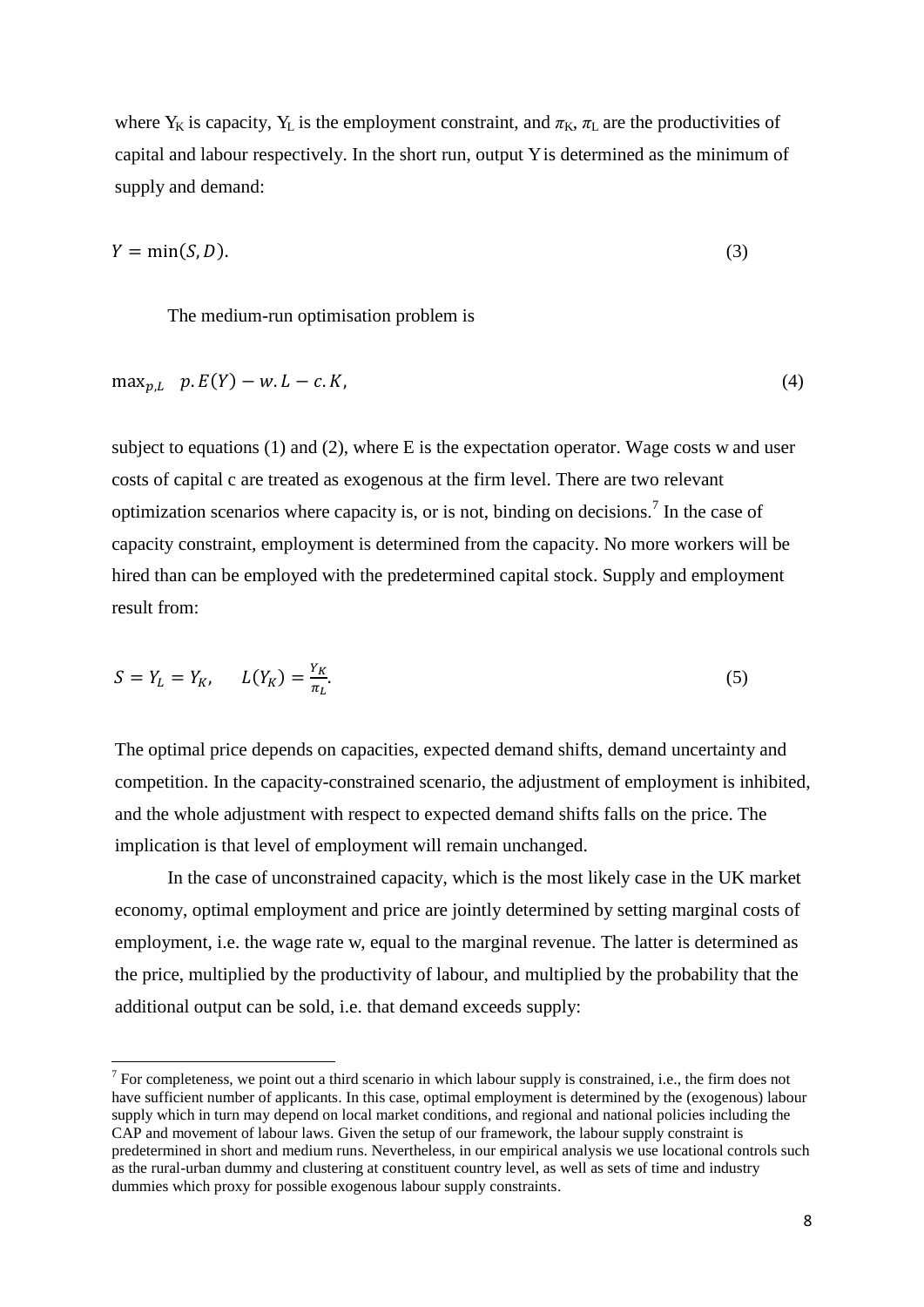$$
p(w).prob(Y_L < D). \pi_L - w = 0. \tag{6}
$$

The optimal price is determined by unit labour costs  $w/\pi_L$ , and the mark-up is equal to the probability of a supply constraint on the goods market. This probability is determined by the price elasticity of demand and demand uncertainty, i.e. the optimal price is independent of expected demand shifts as set out in equation (1).

Optimal supply and employment are derived from

$$
S = Y_L(w) = \eta \cdot \ln p(w) + \ln Z + \bar{\varepsilon}(\eta, \sigma), \tag{7a}
$$

$$
L(w) = \frac{Y_L(w)}{\pi_L},\tag{7b}
$$

where  $\bar{\varepsilon}(\eta, \sigma)$  is the value of the demand shock which distinguishes the supply-constrained regime from the demand-constrained regime.<sup>8</sup> Demand shifts induced by the expansion of demand due to the spillovers and diversification effect of CAP payments lead to growth in employment. An immediate adjustment of employment is contained as the limiting case with  $\sigma \rightarrow 0$ . Introducing uncertainty reduces the expected utilisation of employment, and has the same effect on prices and employment as higher variable costs. Thus, uncertainty reduces optimal employment and increases the price through the costs of underutilisation of employment. However, as argued earlier, if CAP payments reduce uncertainty, then there will be less underutilisation of labour and employment would relatively rise.

Assuming log-normal distribution of  $\varepsilon$  which follows from equation (1), equation (7b) can be written in a log-linear form which is the basis of the estimating specifications in this study:

$$
lnL = -ln\pi_L + \eta \cdot ln p(w) + lnZ + \bar{\varepsilon}(\eta, \sigma).
$$
\n(8)

Thus, employment is a function of CAP payments as well as labour productivity, aggregate market demand, firm demand variance, firm-specific characteristics such as size, measured by total assets, and age. In the estimating specifications, we include industry, location (ruralurban) and time dummy controls capturing the effects of price elasticity of demand and market structure.

<sup>&</sup>lt;sup>8</sup> Note that  $\bar{\varepsilon} = \ln S - \ln D$  and its optimal value depends only on  $\eta$  and on the parameters of the probability density function (pdf) of  $\bar{\varepsilon}$ . A pdf of  $\bar{\varepsilon}$  which is completely characterised by its expected value and variance can be written as  $\bar{\varepsilon}(\eta, \sigma)$ .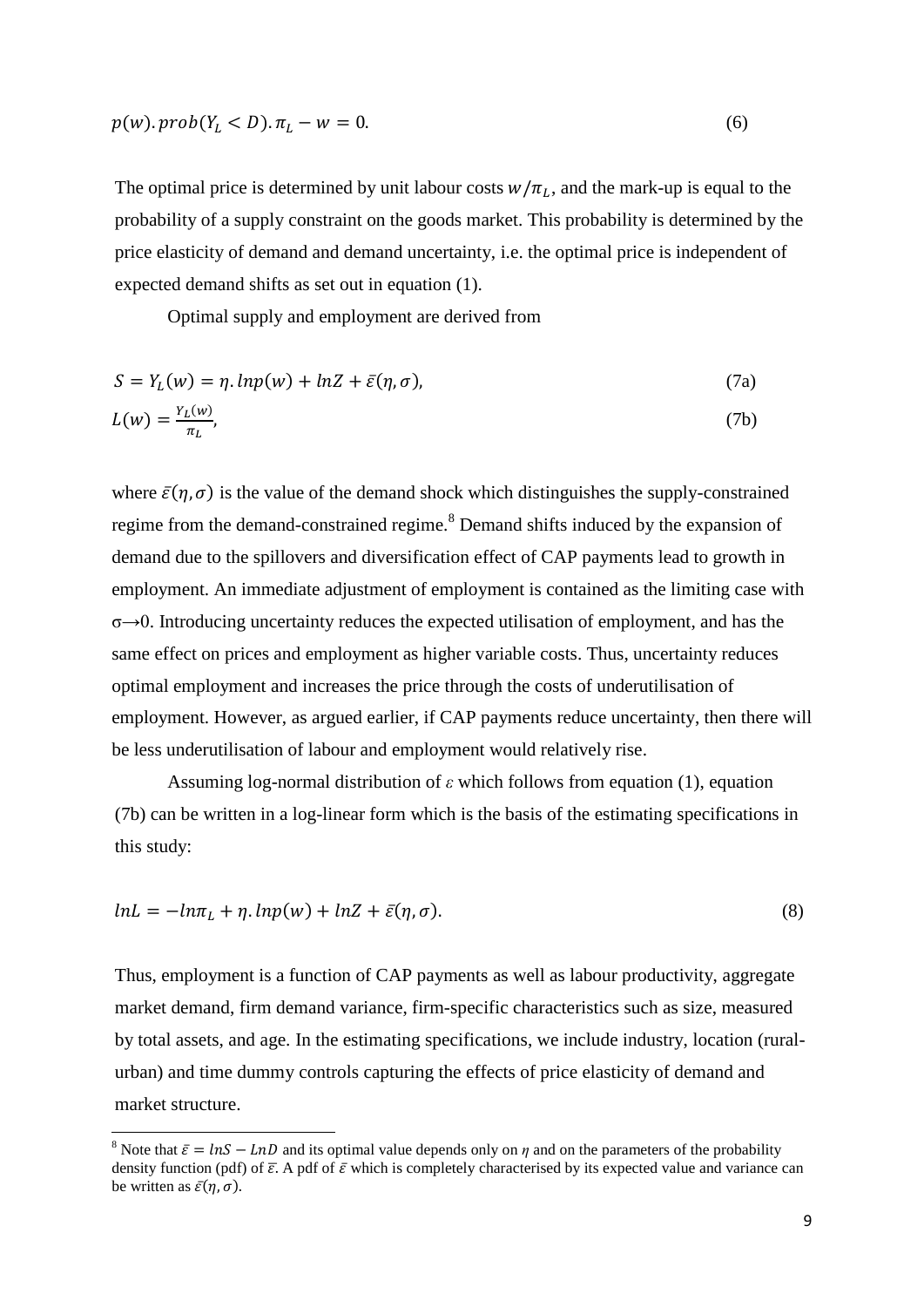The framework outlined above is useful for the analysis of employment adjustment and price rigidities during the business cycle in general, and of the implications of the CAP payments in particular. Suppose that the stochastic process generating demand shocks is auto-correlated, i.e. firms expect that demand shocks are persistent. Then, unexpected demand shocks affect the utilisation of labour and capital contemporaneously. If the actual utilisation differs from the optimum, employment and/or prices adjust as the adjustment depends on the availability of capacity. In the case of a capacity constraint (in boom periods), employment would remain unchanged, and the firm would adjust the price. With a sufficient capacity (in recession periods), the firm would adjust employment, and the price would remain unchanged. CAP payments resulting in sustained higher demand and smoothing the demand fluctuations thus lead to larger firm capacities and more employment; in the long run they would also lower the probability of demand shocks hitting the capacity (supply constraint).

The framework yields a further hypothesis about the effects of the price elasticity of demand on employment and price adjustment. In the case of demand shocks, a low price elasticity of demand  $|\eta|$  should favour employment adjustments against price adjustments.<sup>9</sup> Finally, another set of potential hypotheses is on the relationship between employment adjustment and firm size. First, scale economies in larger firms should reduce production costs which permit them to set lower prices, and increase output and employment. Second, adjustment costs for prices and employment might differ according to firm size due to technology specificity. Third, larger firms have larger market shares, which should be associated with less competition and less uncertainty about demand. Considering all these potential effects makes it theoretically ambiguous whether large firms relatively increase employment, and therefore this is a question for the empirical analysis.

#### **4 Data and estimation strategy**

 $\overline{a}$ 

The firm employment function formulated in equation (8) was estimated using the FAME data set of Bureau van Dijk combined with detailed subsidies data extracted from the DEFRA CAP Payments database. FAME covers all firms filed at Companies House in the UK, and includes information on detailed unconsolidated financial statements, employment, location by post code, and activity description. The data used in the analysis contains annual records on over 2 million firms over the period 2008–2014. The geographic distribution of the firms

<sup>&</sup>lt;sup>9</sup> Hypotheses for the analysis of effects of competition on employment and price adjustments could also be formulated but they are beyond the purposes of the analysis here.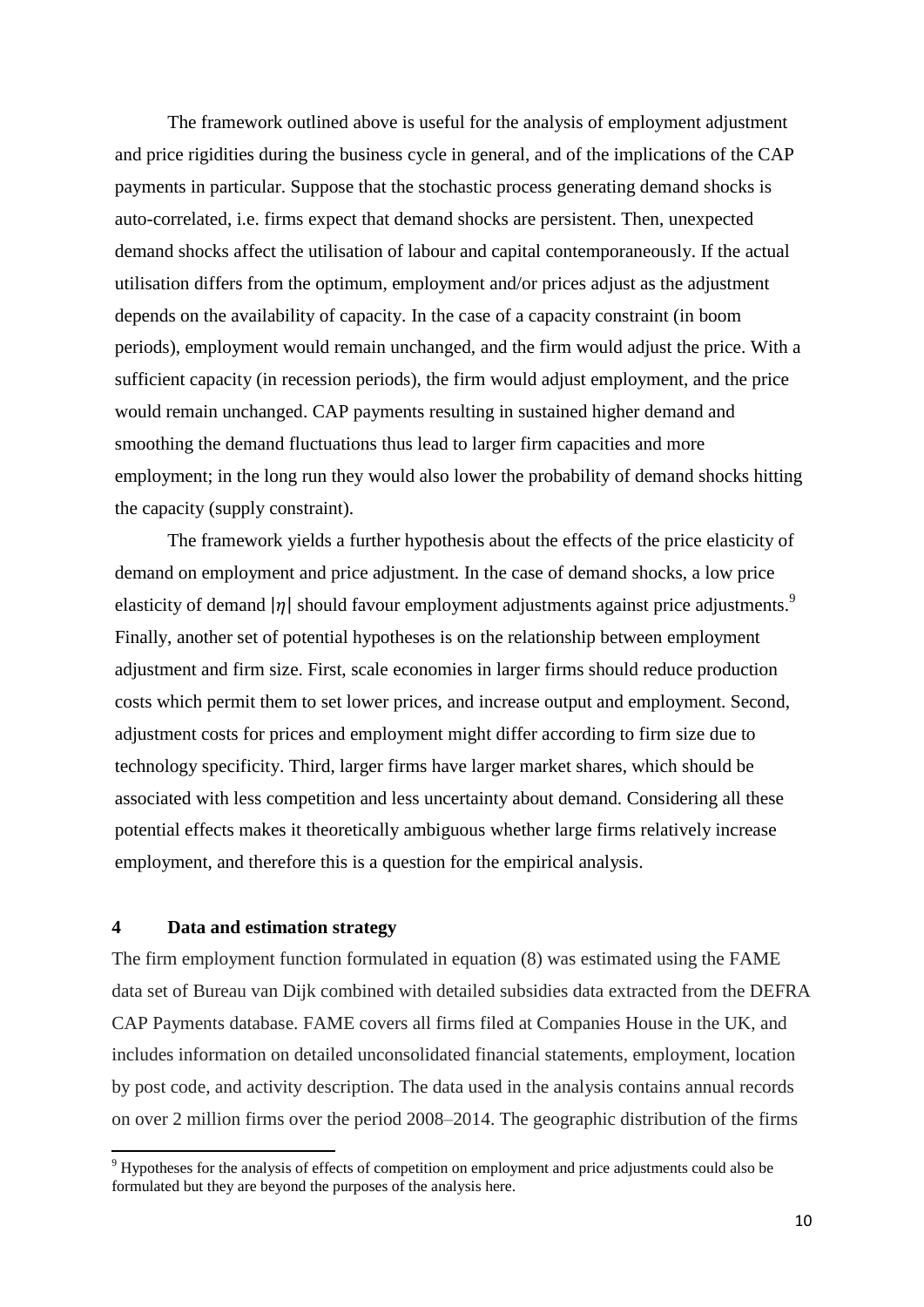in the dataset which are available for analysis is presented in Figure 1. The coverage of the data compared with the aggregate statistics reported by the UK Office for National Statistics (ONS) is very good as regards sales (89 per cent) and employment (90 per cent).

#### $-$  Figure  $1 -$

While partially available for all years from 2006 to 2014, the CAP subsidy data is not complete for some years. This is to a great extent a result of amendments to Commission Regulation (EC259/2008). Following a decision of the European Court of Justice, for some years after 2008 the Commission removed the requirement to publish subsidy payment data on farming individuals and partnerships, though MSs were still obliged to publish data on legal entities. In 2013, the Commission introduced new rules for transparency, including both individuals and all legal entities. The only exception was for very small beneficiaries who receive less than  $\epsilon$ 1,250 in total subsidy (equivalent to £1,045 in 2014 and £972 in 2015); their names were withheld and replaced by a code number. Therefore, the workable dataset available for this study covers four years: 2008, 2010, 2012, and 2014. The CAP payment information comprises the amount of total subsidy and its three components: common market organisation (CMO) and direct payments (DP) or aka single farm payment (SFP) made under CAP's Pillar 1, and rural development (RD) payments made under Pillar 2. The geographic distribution of the annual CAP payments in the dataset is presented in Figure 2

#### - Figure 2 –

The industry sectors are identified on the basis of the 2007 UK Standard Industrial Classification (SIC) at the 4-digit level. Given the large number of 4-digit industries, on several occasions, for definition of specific variables the more aggregated 2-digit codes were used. All nominal monetary variables were converted into real values by deflating with the appropriate ONS industry deflators at 4-digit UK SIC level, when available, and at 2-digit level otherwise. The producer price index (PPI) was used to deflate sales, wages and CAP payments, and asset price deflators were used for deflating firm capital.

To account for inter-industry linkages, which are important for the transmission of the CAP expenditure effects from agriculture to non-agricultural sectors, the input-output (I-O) shares of the agriculture, forestry and fishing sector in all other sectors were used averaged over the 2005-2010 period. Data was obtained from OECD symmetric I-O tables which represent a complete picture of the sectoral interdependencies in the UK economy. The shares (aka technical coefficients) were used as regression weights to account for the sectoral interdependence affecting the transmission of the CAP expenditure effects to the non-farm sector firms. It is reasonable to assume that CAP expenditure will have stronger effect on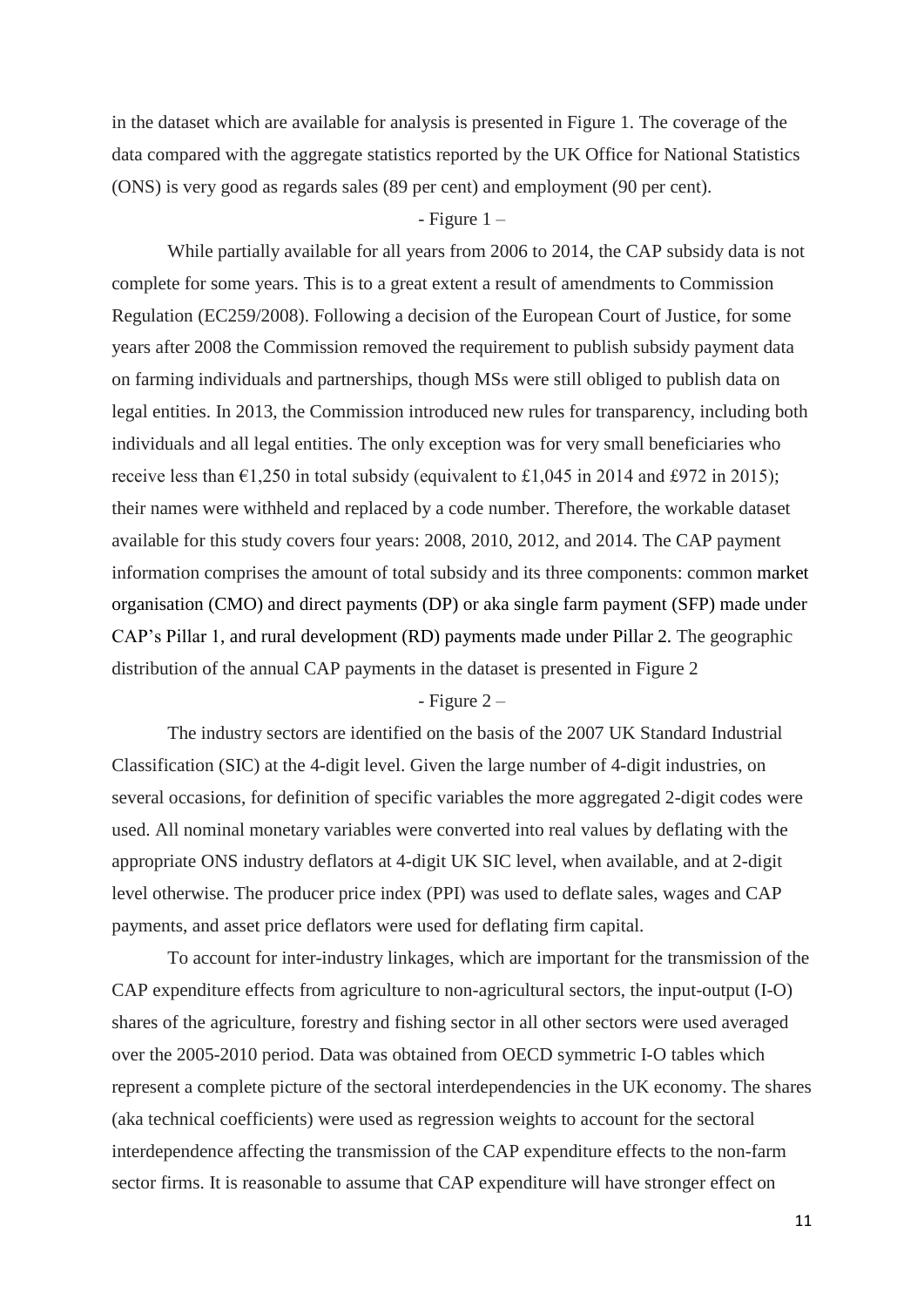firms from sectors closely linked to the farm sector. This is captured by the I-O shares - firms from sectors with higher I-O shares are treated as more important.

The empirical analysis is based only on data for SMEs, i.e. enterprises with less than 250 employees, in FAME. Definition of variables and descriptive statistics calculated from the estimated sample of SMEs are reported in Table 3. Average SME characteristics are presented by rural and urban locations in Table 4. Generally, there are no important differences in summary statistics between rural and urban firms, but rural SMEs are slightly larger as measured by employment and smaller in assets, and they face smaller local market demand. The cost of employees (and wages) also is lower in rural SMEs. In rural areas, more CAP payments are received than in the urban areas as exemplified by the total subsidy and the higher share of direct payments. It is noteworthy that our location-based CAP payments measure confounds the amount of payments received by individual farms with the size of the farm sector at the location considered; nevertheless, such measure suffice our analytical purpose.

#### - Tables 3 and 4 here –

To estimate the impact of CAP payments on the level and growth of employment, capturing long- and short-run effects respectively over the period 2008-2014 in 2-year intervals, a panel generalised method of moments (GMM) estimator, based on Arellano and Bond (1991), and specifically its extension to system GMM by Blundell and Bond (1998), was used. The GMM estimator controls for unobserved firm heterogeneity and for potential endogeneity of the firm-level explanatory variables. In the estimation, given the firm-level dependent variables, the sector-level, regional-level, and the time dummy explanatory variables are treated as exogenous.

#### **5 Results**

 $\overline{a}$ 

The estimation results from the SME sample, for two specifications with dependent variables log of employment and growth rate of employment respectively capturing long- and short-run effects are presented in Table  $5<sup>10</sup>$  As previously mentioned, in the estimations, the I-O shares were used to weight each firm-level observation, while the observations are also clustered at constituent-country level to account for the policy environment and structural factors in each

<sup>&</sup>lt;sup>10</sup> We have run the same set of estimations on the full sample of firms (large and SMEs), and the results obtained are qualitatively similar to the ones reported.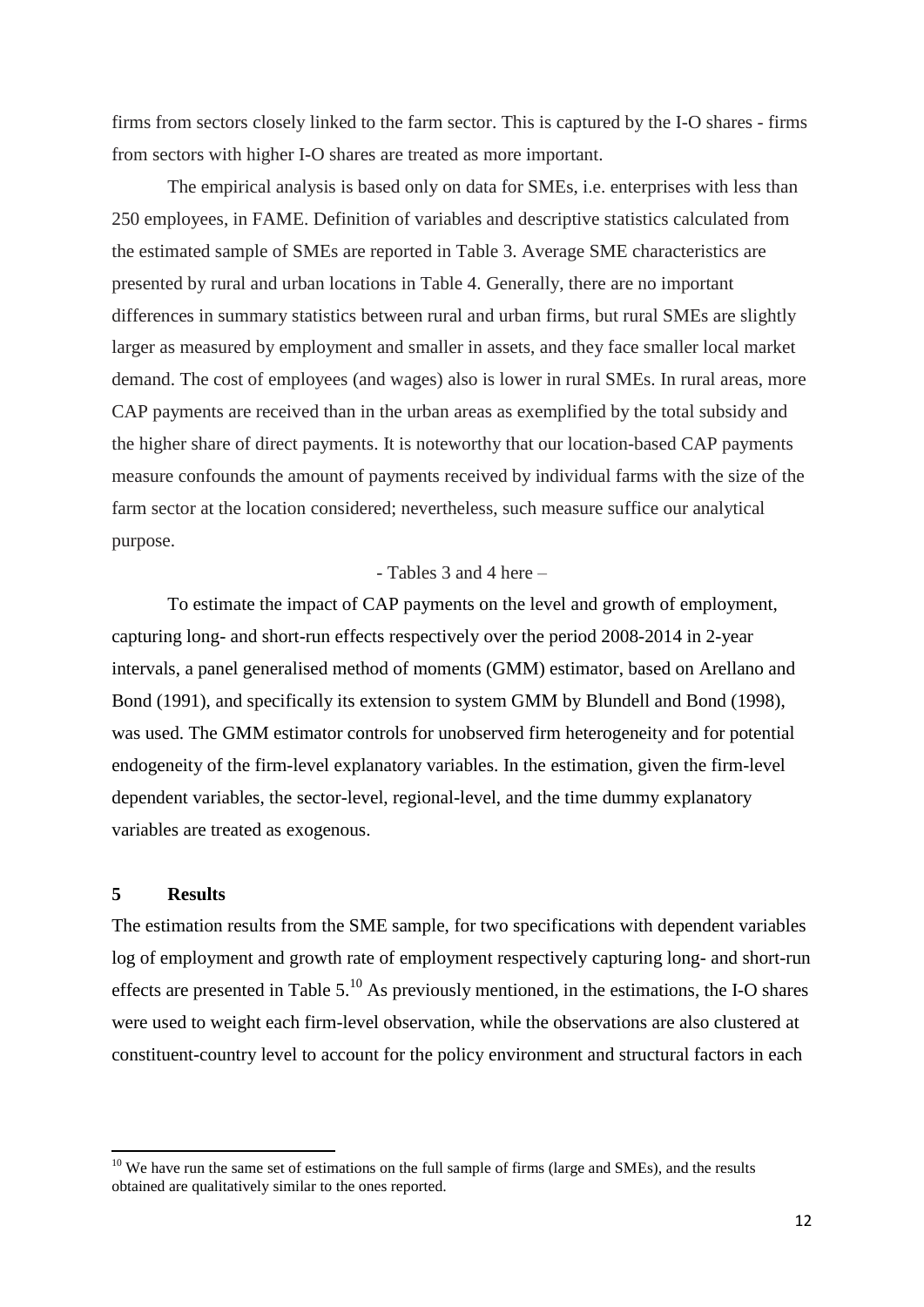country.<sup>11</sup> The estimated coefficients of all theoretically motivated control variables as per equation (8) are significant and have the expected signs. There is no evidence of second-order autocorrelation or weak instruments considering the AR(2) and Hansen-J tests respectively.

#### - Table 5 here –

The variable in the focus of the analysis – the CAP payments – has a statistically significant effect on both employment levels and growth rates. While the magnitudes of the coefficients, representing elasticity appear small, they are of economic significance. The impact of CAP payments on employment levels is 0.016 (Table 5), which means that completely removing the CAP payments in the UK would result in 1.6 per cent drop in employment in non-farm SMEs from the current level, ceteris paribus (no alternative money spent in the UK by new national agricultural policy). Given our framework and considering that according to ONS (2015) SMEs employed 15.6 million people in 2015, a drop of 1.6 per cent is equivalent to about 250,000 jobs. In terms of employment growth, the estimated coefficient of 0.004 implies a drop in annual employment growth of about 0.2 percentage points if CAP payments were completely removed. This represents a 20 per cent drop in the current annual employment growth rate in non-farm SMEs which was on average just under 1 per cent in our estimated sample of SMEs. These estimated (direct) effects are likely to be the lower bound of the total effects, considering that the aggregate market demand variable may be capturing some of the CAP spillovers as well, i.e., some of the employment increase due to higher demand is in fact and indirectly driven by the (past) CAP expenditure contribution to the shift in demand.

Besides the effect of total CAP payments on employment levels and growth rates, the composition of these payments also has a statistically significant impact. Relative to Pillar 2, Pillar 1 payments (CMO and SFP) have a stronger positive statistically significant l effect of about 5 per cent on employment level. There are no statistically significant differences in payment composition effects on employment growth. The finding that Pilar 1 has a stronger impact on employment level than Pillar 2 is interesting and suggests that, although in theory decoupled from farm output levels, Pillar 1 payments do in fact affect the supply and demand (up- and down-stream) linkages between firms (and industries) which are associated with

 $11$  Clustering of observations allows for correlation of observations within each constituent country which in turn results in robust standard errors estimated. The four constituent countries differ in their implementation and administration of the CAP payments as well as there are structural differences in terms of agricultural land rental arrangements and proportions. It is noteworthy that the rental patterns are quite homogeneous within a constituent country and stable over time; this the country controls do capture important information on the CAP payments utilisation.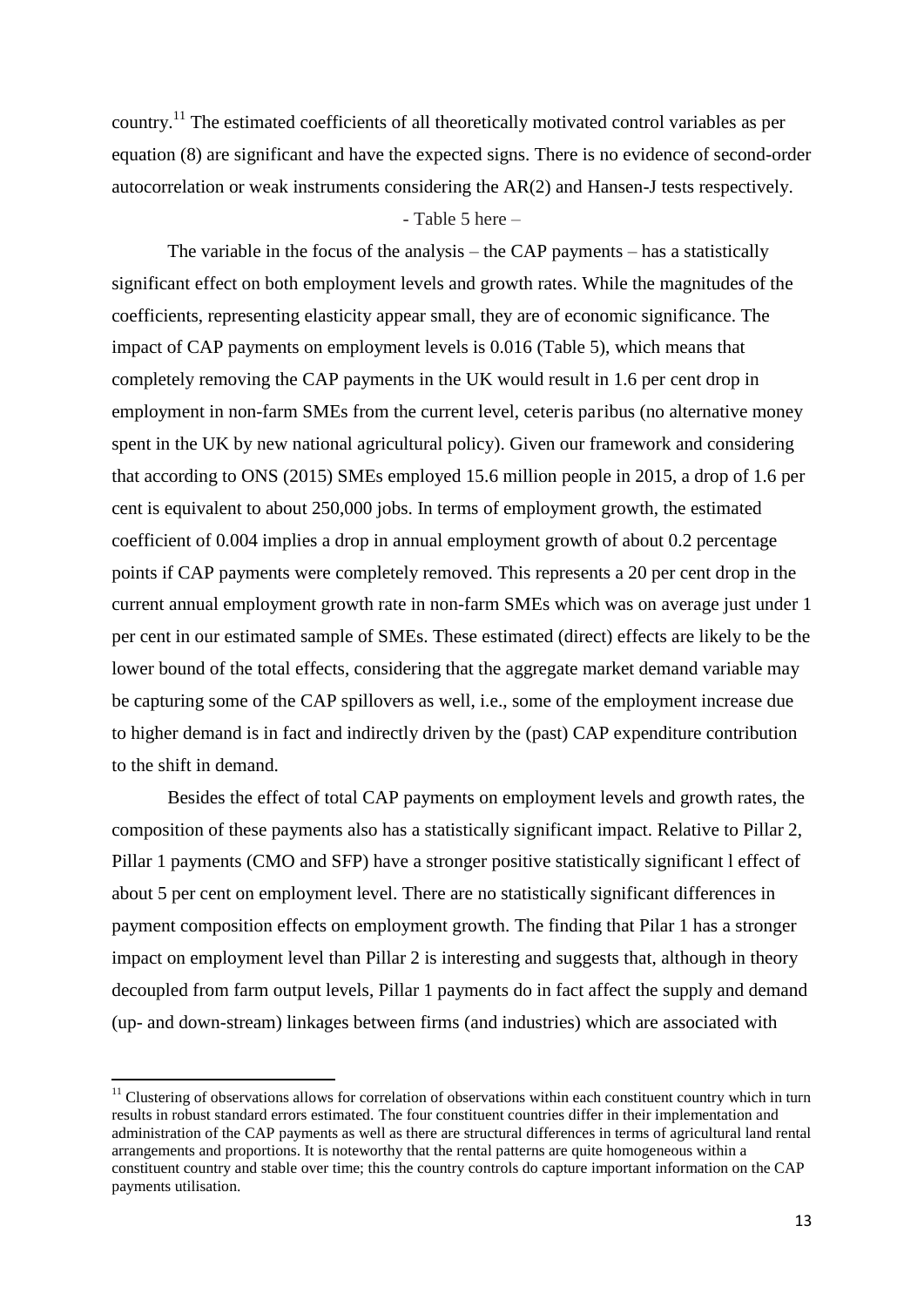agriculture. Thus, the SFPs appear to be an important factor driving the CAP payment spillover effects on non-farm employment.

#### - Table 6 here –

In Table 6, the same two specifications as in Table 5 are estimated but augmented with an interaction term between the CAP payments and the rural area indicator to identify rural-area specific impact on employment. The estimated coefficient of the interaction term in the equation for employment level is statistically significant, and its magnitude suggests that the long-run impact of CAP payments on employment is in fact concentrated in the rural SME sample, considering that the main CAP payment effect loses statistical significance. Furthermore, the rural dummy coefficient turns negative and remains significant, suggesting that without the CAP payments employment in rural areas would be lower compared to urban areas. Again, given our estimation framework and considering that rural SMEs employed over 2 million people in 2015 (ONS, 2015) completely removing the CAP payments would lead to losing more than 200,000 rural jobs. If indeed these lost jobs are mostly concentrated in the rural areas, the negative impact on the rural job market would be significant. In terms of employment growth, there is no statistically significant difference in effects between rural and urban SMEs.

#### **Conclusions**

This paper aims at filling the gap in the literature concerned with the effects of CAP payments to farms on employment in local and general bon-farm economies. Whilst most previous studies have focused only on the effect of the CAP on employment in agriculture and/or in rural areas, this paper investigates explicitly the inter-sectoral spillovers without limiting itself to the boundaries of 'rural'. The theoretically founded estimation framework developed in this study leads to a firm employment function which is estimated with the FAME dataset containing rich firm level information. The estimated sample comprises about 200,000 firm-year observations and covers all industries in the UK economy. Two specifications of the employment function were estimated, with employment level and growth rate respectively as dependent variables. The estimated sample consisted of SMEs only as these represent the majority of employing private businesses in the UK, particularly in rural areas. A distinctive feature of the study is the micro-data approach and the wide coverage of all sectors in the economy.

The CAP has been subject to many criticisms by economists due to its marketdistorting effects, even after the "decoupling" of direct payments from farm production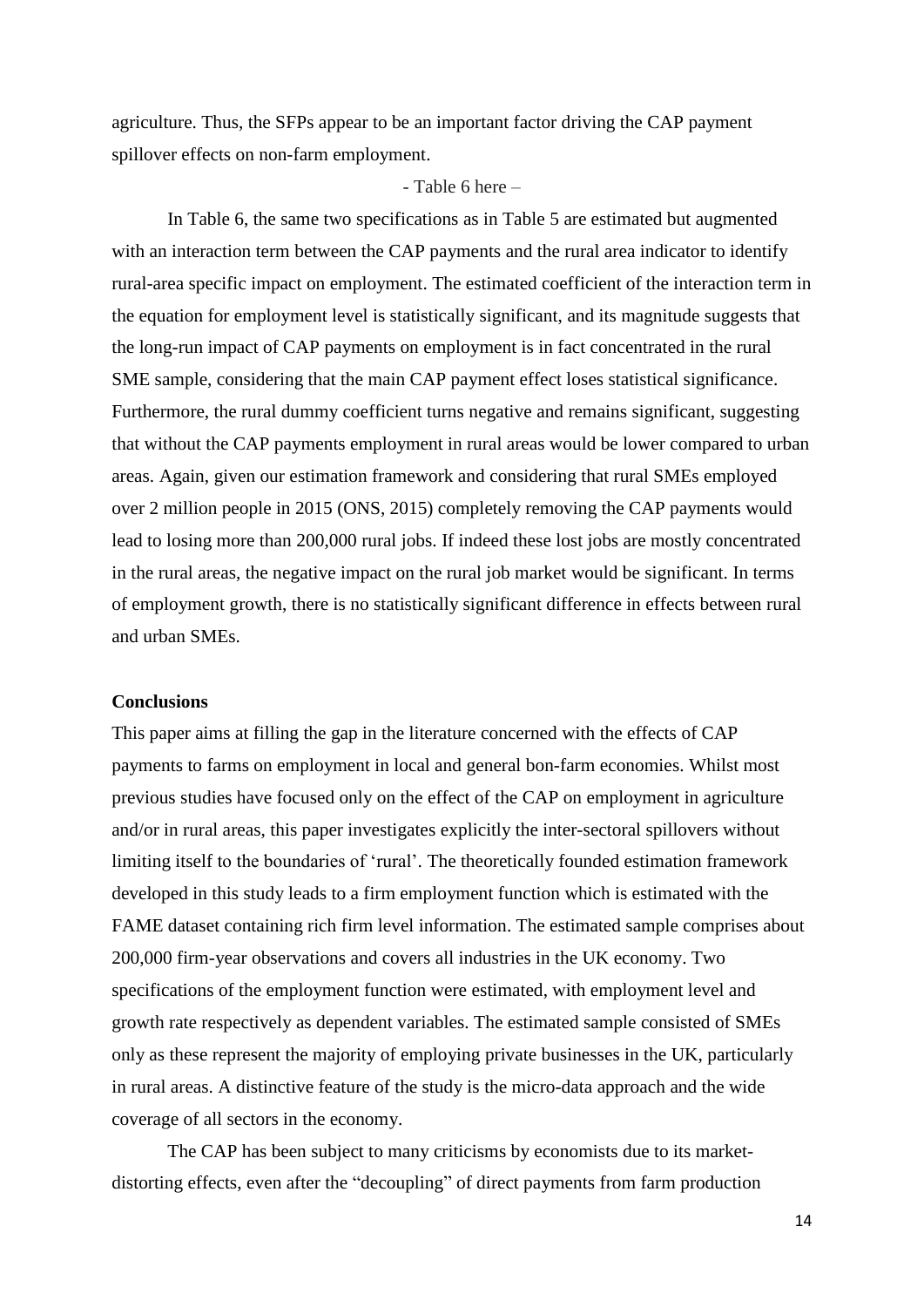levels, and due to the blanket income support to farmers, which attenuates their incentives to stay competitive and profitable without substantial public transfers. However, this study has found a net positive effect of the CAP payments on non-farm employment, and in particular a strong positive effect of the SFPs compared with the RD payments. The interaction between CAP and rural areas also exerts a strong positive effect on the level of employment.

Under an extreme policy scenario in which the CAP payments are completely removed without compensating/countervailing measures, the impact on UK employment would amount to about 250,000 jobs lost. The statistical significance of an interaction term between CAP payments and rural areas suggests that the removal of CAP payments would be likely to have rural development implications beyond employment lost, e. g. a further outflow of population from rural areas, and in particular of young people wanting jobs outside farming. Furthermore, if the extra jobs at firm level supported by the CAP were removed, there could also be a negative efficiency effect, due to reduction of the scale of operation below the minimum efficient scale for some SMEs; such firms may become unviable in the long run.

A caveat to these results and discussion is that they are based on a partial equilibrium ceteris paribus analysis. This suggests that the findings should be interpreted as relevant to the question on the impact of CAP subsidy on jobs in the UK within the EU membership context rather than Brexit, which would clearly be associated, besides withdrawal from CAP, with important changes in the UK's trade regime and the overall functioning of the economy.

Furthermore, the results should not be interpreted as an attempt to justify the role of SFP type of subsidies as a job creation policy across the EU because there might be other non-agricultural labour market policies which could be more efficient in increasing or sustaining employment opportunities in non-farm enterprises. Nevertheless, this study sends the message that a broader approach is necessary in analysing the implications of the CAP, as its impact is felt well beyond agriculture.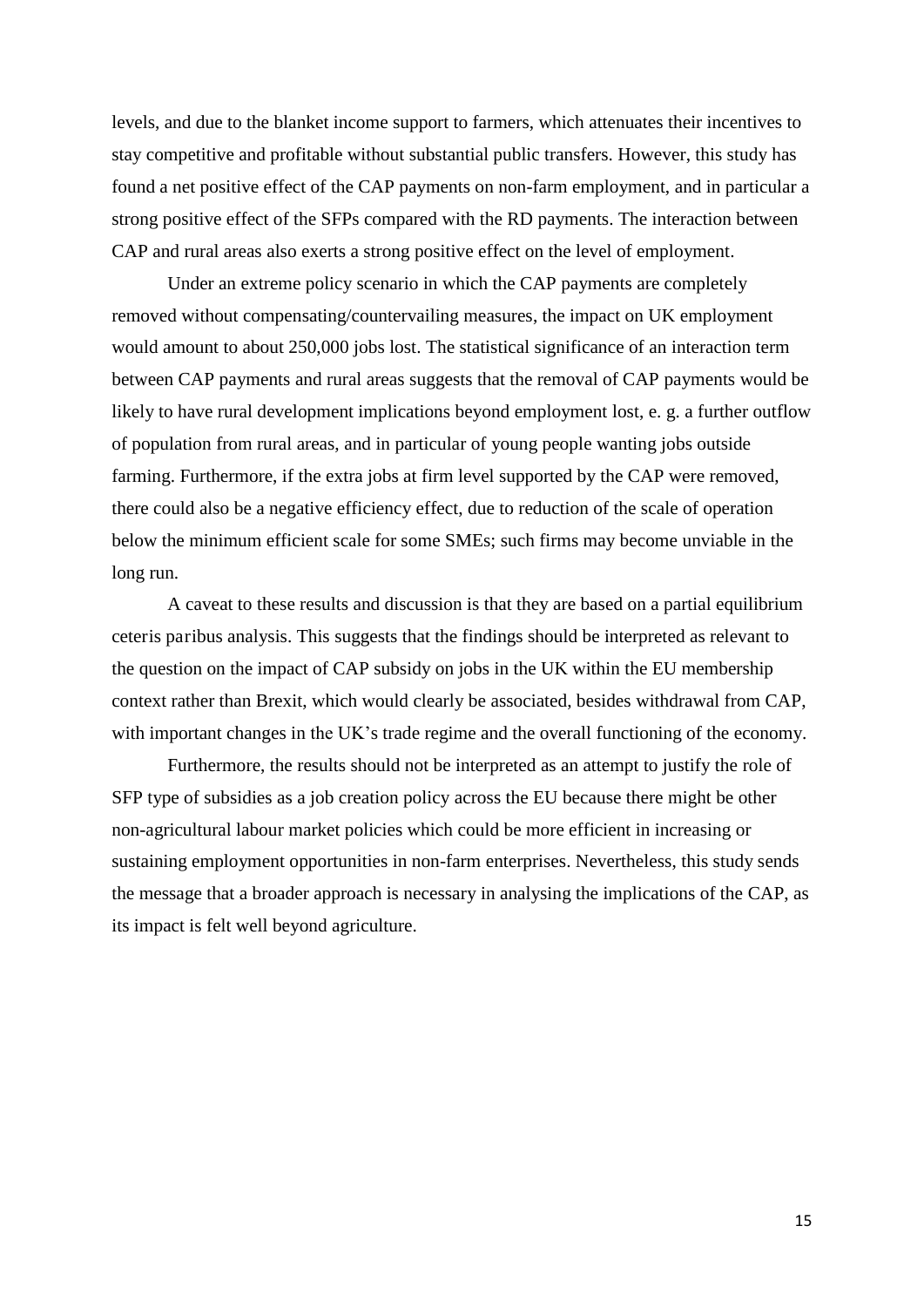#### **References**

Allen M., Downing, E., Edwards, T., Seaton, N., and Semple, M. (2014). CAP Reform 2014- 20: EU agreement and implementation in the UK and Ireland", RP14/56, 30 October 2014, House of Commons library,

[http://researchbriefings.parliament.uk/ResearchBriefing/Summary/RP14-56.](http://researchbriefings.parliament.uk/ResearchBriefing/Summary/RP14-56)

- Arellano, M., and S. Bond. 1991. Some tests of specification for panel data: Monte Carlo evidence and an application to employment equations. Review of Economic Studies 58: 277-297.
- Barkley, D. (1995). The economics of change in rural America. American Journal of Agricultural Economics, 77(5), 1252–1258.
- Bhaskar, A. and Beghin, J. (2007). How Coupled are Decoupled Farm Payments? A Review of Evidence, Iowa State University, Department of Economics Working Papers Series, Working Paper 07021 (August).
- Blomquist, J. and Nordin, M. (2013). Do the CAP Subsidies Increase Employment in Sweden? Estimating the Open Economy Relative Multiplier Using an Exogenous Change in the CAP, Working Paper 2013:41, Lund University, Department of Economics.
- Blundell, R., and S. Bond. 1998. Initial conditions and moment restrictions in dynamic panel data models. Journal of Econometrics 87: 115-143.
- Bresnahan, T. F. and Ramey, V. A. (1994). Output Fluctuations at the Plant Level. Quarterly Journal of Economics, 109, 593–624.
- Burfisher. M. and Hopkins, J. (2003). Decoupled Payments Increase Households' Well-Being, Not Production, Feature Farm Payments, Amber Waves, Vol 1, Issue 1, ERS/USDA.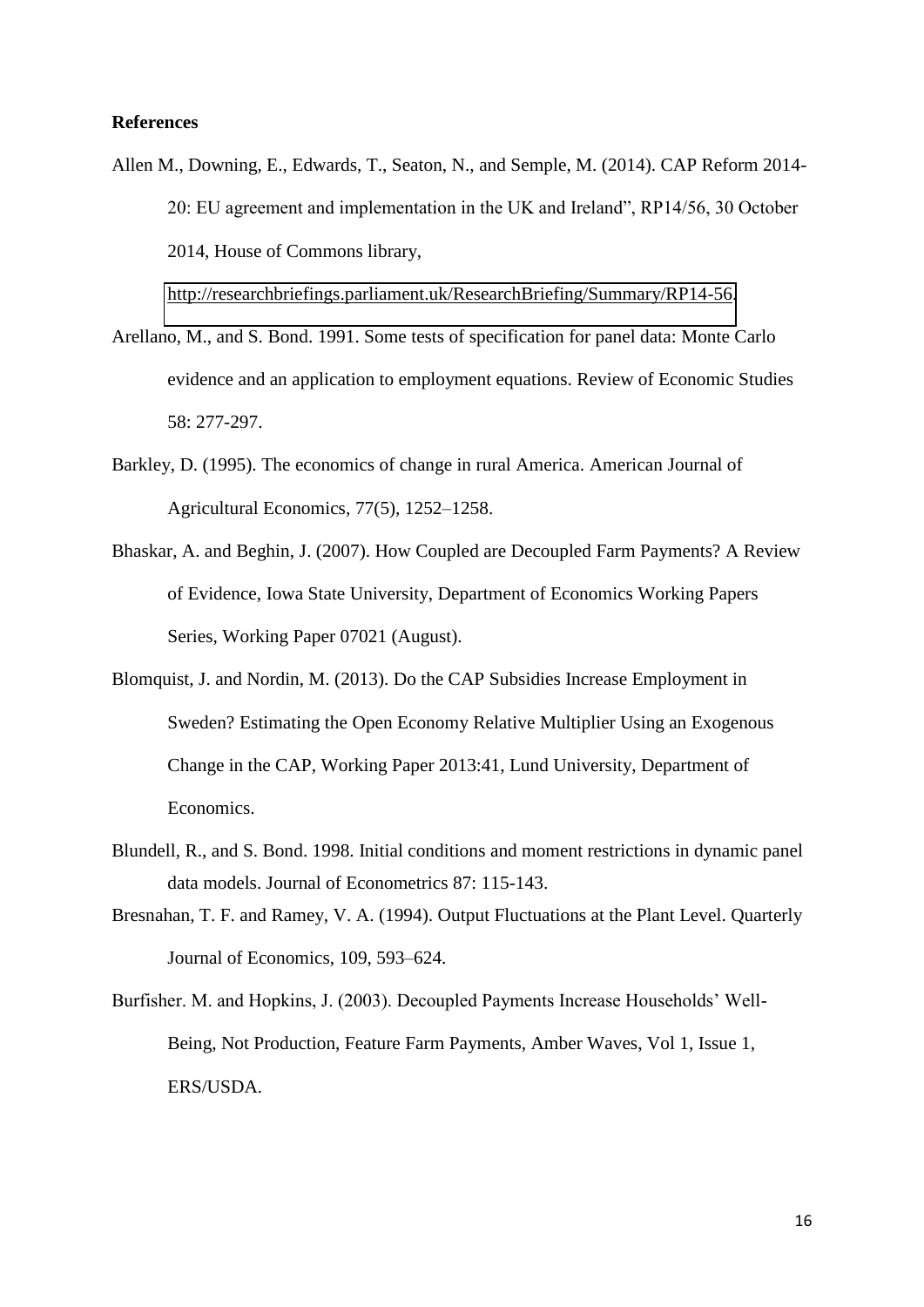- Cass, D. and Stiglitz, J. E. (1969). The Implications of Alternative Saving and Expectations Hypotheses for Choices of Technique and Patterns of Growth. Journal of Political Economy, 77(4), 586–627.
- Cooper, R., Haltiwanger, J., and Power, L. (1999). Machine Replacement and the Business Cycle: Lumps and Bumps. American Economic Review, 89, 921–946.
- Department for Business Innovation & Skills. (2013). SMEs: The Key Enablers of Business Success and the Economic Rationale for Government Intervention, BIS Analysis Paper No 2 (December).
- European Parliament (EP), Research for AGRI Committee. (2016). The Role of the EU's Common Agricultural Policy in Creating Rural Jobs, Agriculture and rural development, Available at:

[http://www.europarl.europa.eu/RegData/etudes/STUD/2016/573418/IPOL\\_STU\(2016](http://www.europarl.europa.eu/RegData/etudes/STUD/2016/573418/IPOL_STU(2016)573418_EN.pdf) [\)573418\\_EN.pdf](http://www.europarl.europa.eu/RegData/etudes/STUD/2016/573418/IPOL_STU(2016)573418_EN.pdf)

- Gilchrist, S. and Williams, J. (2000). Putty-Clay and Investment: A Business Cycle Analysis. Journal of Political Economy, 108(5), 928-960.
- Johansen, L. (1959). Substitution versus Fixed Production Coefficients in the Theory of Economic Growth: A Synthesis. Econometrica, 27, 157–176.
- Mattas, K., Arfini, F., Midmore, P., Schmitz, M., and Surry, Y. (2011). The Impact of the CAP on Regional Employment: A multi-modelling cross-country approach, Chapter 14 in Catherine Moreddu (ed.), Disaggregated Impacts of CAP Reforms: Proceedings of an OECD Workshop, pp. 251-264, OECD Publishing.
- Official Journal (OJ), 21/10/2003, L270/1, Council Regulation (EC) No 1782/2003 of 29 September 2003 establishing common rules for direct support schemes under the common agricultural policy and establishing certain support schemes for farmers.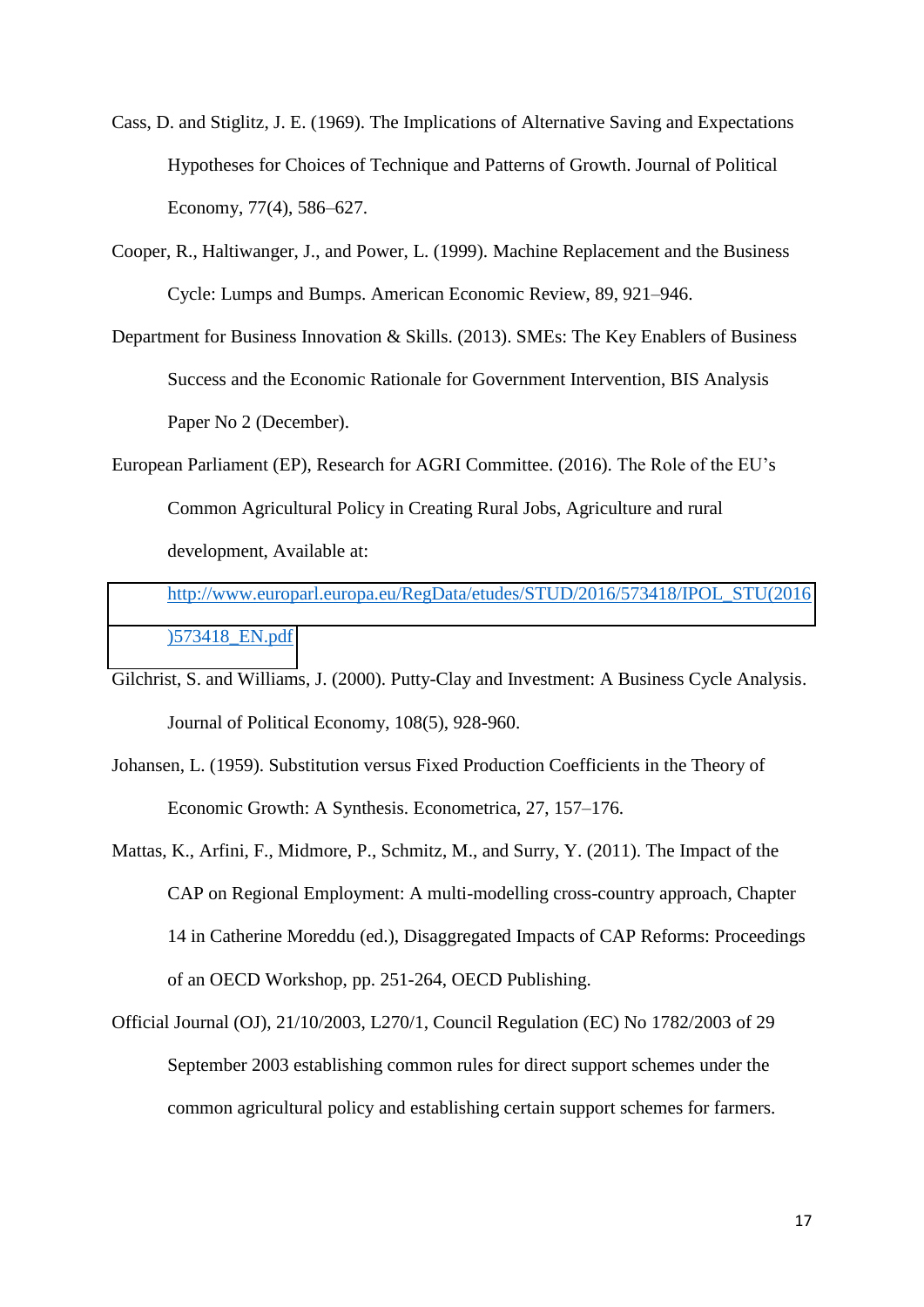- Olper A., Raimondi, V., Cavicchioli, D., and Vigani, M. (2014). Do CAP Payments Reduce Farm Labour Migration? Panel data analysis across EU regions. European Review of Agricultural Economics, 41(5), 843-873.
- Office for National Statistics (ONS) (2015). Inter Departmental Business Register (IDBR), 2014/15 [www.ons.gov.uk/ons/about-ons/products-and-services/idbr/index.html](http://www.ons.gov.uk/ons/about-ons/products-and-services/idbr/index.html)
- Peterson, J., Boisvert, R., and de Gorter, H. (2002). Environmental policies for a multifunctional agricultural sector in open economies. European Review of Agricultural Economics, 29(4), 423–443.
- Petrick, M. and Zier, P. (2011). Regional employment impacts of Common Agricultural Policy measures in Eastern Germany: A difference-in-differences approach, Agricultural Economics, 42(2), 183–193.
- Petrick, M. and Zier, P. (2012). Common Agricultural Policy Effects on Dynamic Labour Use in Agriculture, Food Policy, 37(6), 671-678.
- Phelps, E. S. (1963). Substitution, Fixed Proportions, Growth and Distribution. International Economic Review, 4, 265–288.
- Rizov, M. (2004). Rural development and welfare implications of CAP reforms, Journal of Policy Modeling 26(2), 209-222.
- Rizov, M. (2005). Rural development under the European CAP: The role of diversity, The Social Science Journal  $42(4)$ , 621-628.
- Sheshinski, E. (1967). Balanced Growth and Stability in the Johansen Vintage Model. Review of Economic Studies, 34, 239–48.
- Smolny, W. (1998). Monopolistic Price Setting and Supply Rigidities in a Disequilibrium Framework, Economic Theory, 11, 157-169.
- Solow, R. (1962). Substitution and Fixed Proportions in the Theory of Capital. Review of Economic Studies, 29, 207–218.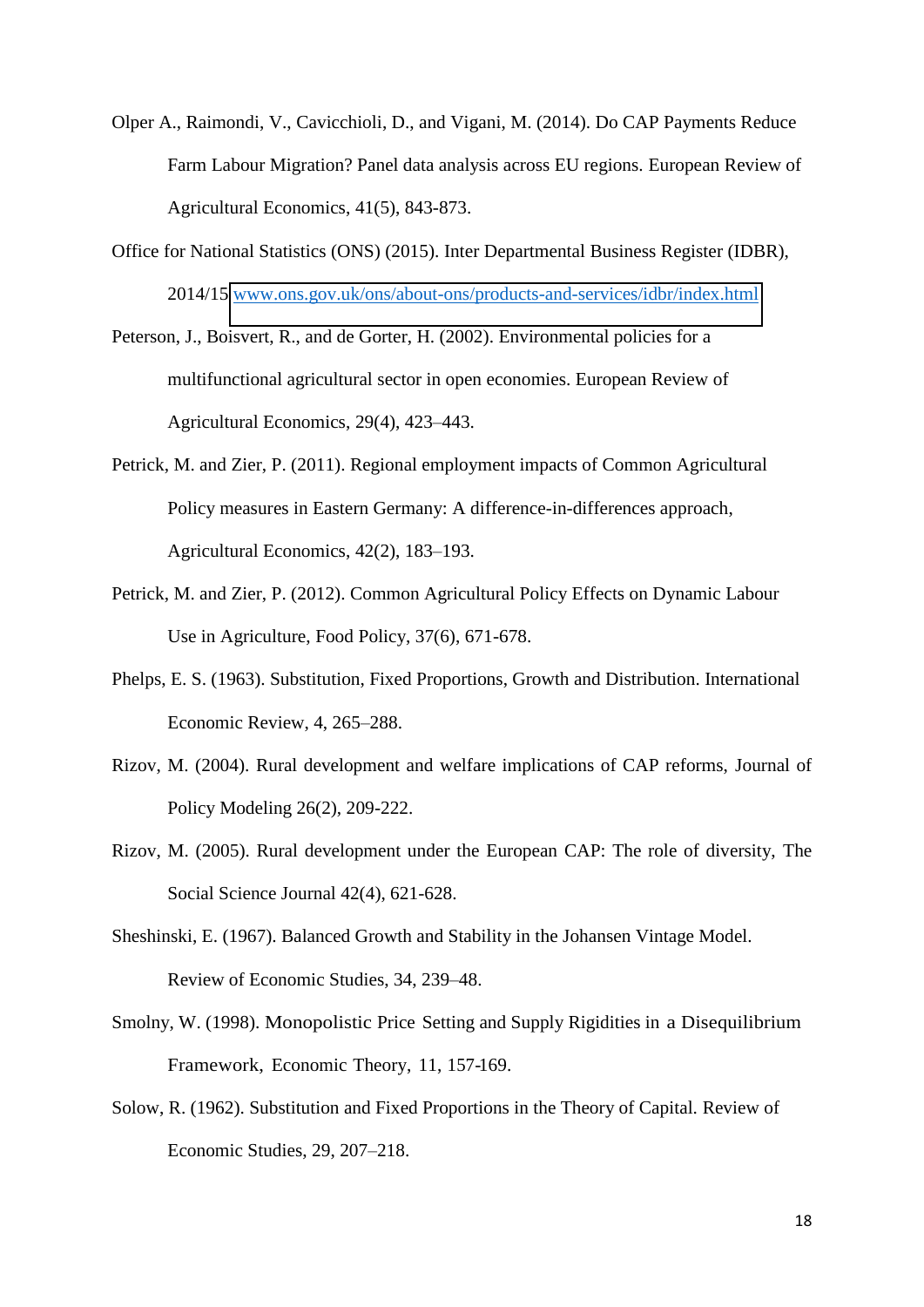- Stavins, R., Wagner, A., and Wagner, G. (2003). Interpreting sustainability in economic terms: Dynamic efficiency plus intergenerational equity. Economics Letters, 79(3), 339–343.
- Vatn, A. (2002). Multifunctional agriculture: Some consequences for international trade regimes. European Review of Agricultural Economics, 29(3), 309–327.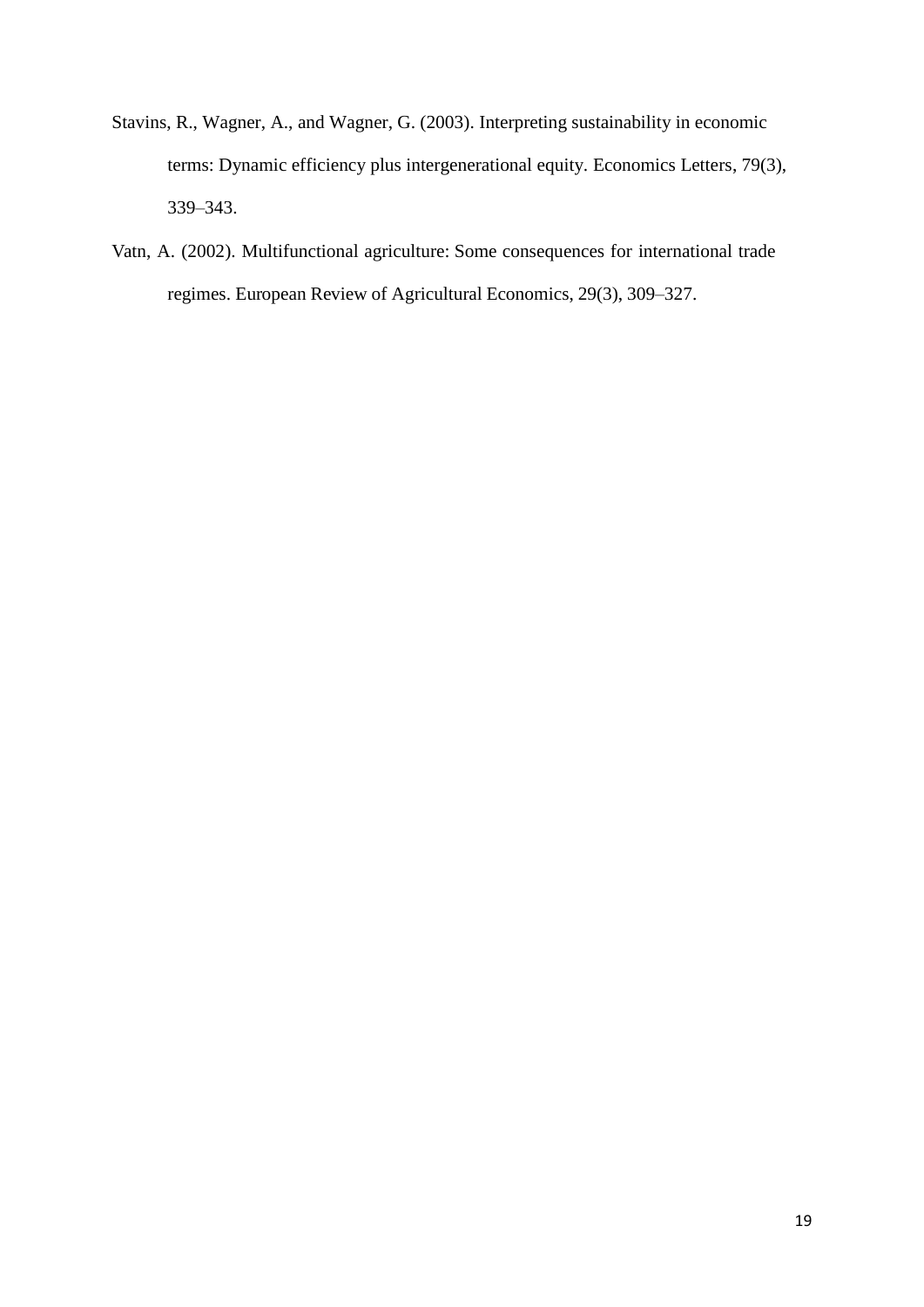| Indicators                      | England  | Northern | Scotland | Wales   |
|---------------------------------|----------|----------|----------|---------|
|                                 |          | Ireland  |          |         |
| Total agricultural area         | 9.5      | 1.0      | 6.2      | 1.7     |
| (million ha)                    |          |          |          |         |
| Number of farms ('000)          | 101      | 24.5     | 52.7     | 42.3    |
| Average farm size (ha)          | 90       | 41       | 106      | 37      |
| Crops/grass/rough grazing       | 40/44/10 | 5/78/17  | 10/24/66 | 5/68/27 |
| (% of total agric. area)        |          |          |          |         |
| Less favoured area (%)          | 17       | 70       | 85       | 81      |
| Gross output per farm           | 189.3    | 78.4     | 59.6     | 26.1    |
| (f'000)                         |          |          |          |         |
| Gross output per ha $(E)$       | 2016     | 1925     | 507      | 879     |
| Net Farm Income (average)       | 34       | 13       | 21       | 17      |
| all farm types, $\pounds$ '000) |          |          |          |         |
| Source: Allen et al. (2014).    |          |          |          |         |

**Table 1: Indicators of UK farming by constituent country, 2013**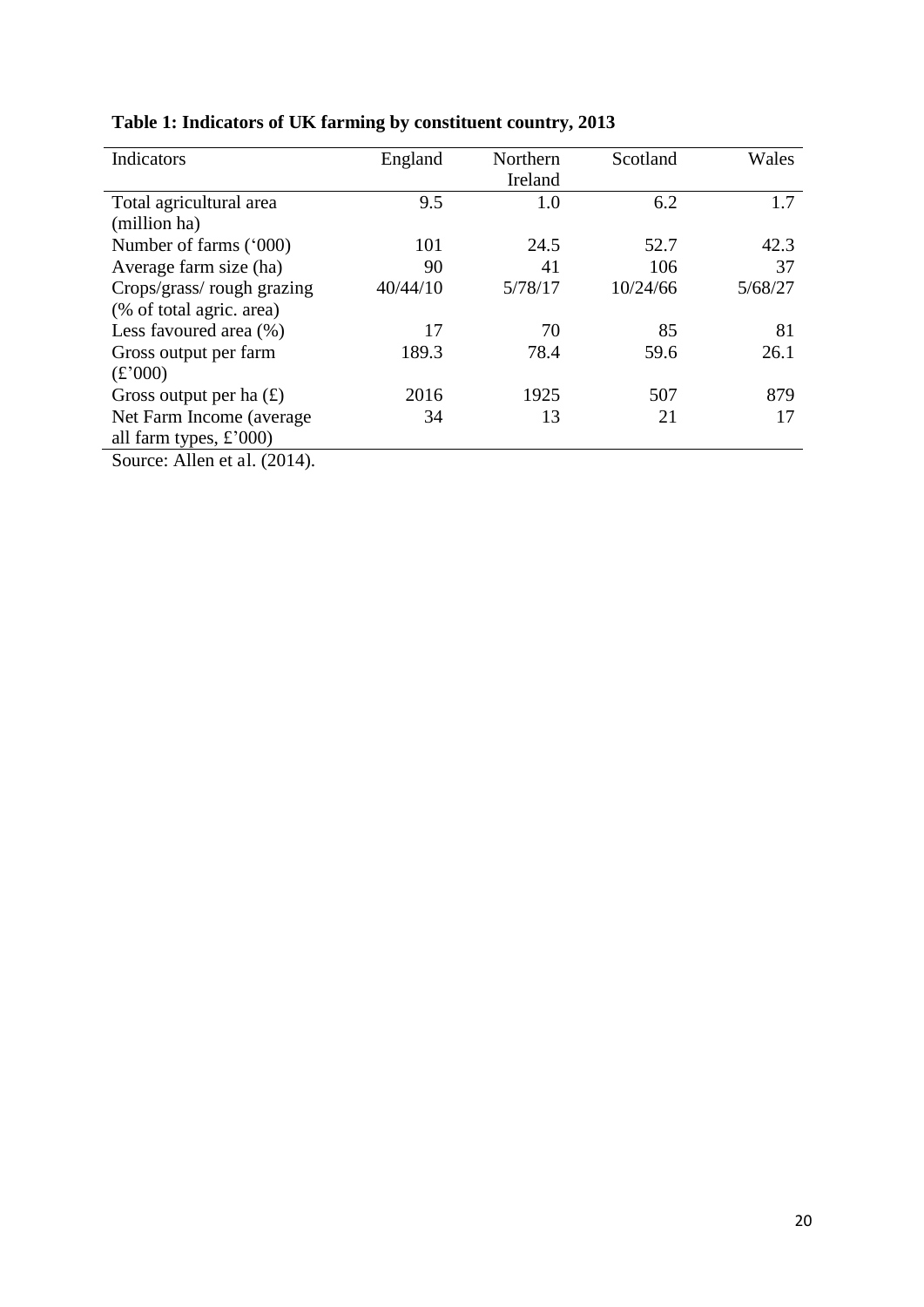|                       | 2010 | 2011 | 2012 | 2013 | 2014 |
|-----------------------|------|------|------|------|------|
| <b>UK</b> Total       | 4337 | 4327 | 4433 | 4417 | 4299 |
| Pillar 1              | 3424 | 3309 | 3348 | 3326 | 3234 |
| of which DP           | 3325 | 3304 | 3290 | 3285 | 3195 |
| <b>CMO</b>            | 99   | 5    | 58   | 41   | 39   |
| Pillar 2 **           | 913  | 1018 | 1085 | 1091 | 1065 |
| of which              | 512  | 653  | 742  | 752  | 798  |
| <b>EAFRD</b>          |      |      |      |      |      |
| <b>England Total</b>  | 2761 | 2696 | 2777 | 2792 | 2714 |
| Pillar 1              | 2199 | 2099 | 2146 | 2126 | 2048 |
| of which DP           | 2100 | 2094 | 2088 | 2085 | 2009 |
| <b>CMO</b>            | 99   | 5    | 58   | 41   | 39   |
| Pillar $2$ **         | 562  | 597  | 631  | 666  | 666  |
| of which              | 348  | 448  | 470  | 532  | 563  |
| <b>EAFRD</b>          |      |      |      |      |      |
| <b>Wales Total</b>    | 413  | 417  | 426  | 406  | 413  |
| Pillar 1 DP           | 316  | 312  | 309  | 309  | 301  |
| Pillar 2 **           | 97   | 105  | 117  | 97   | 112  |
| of which              | 38   | 45   | 54   | 48   | 54   |
| <b>EAFRD</b>          |      |      |      |      |      |
| <b>Scotland Total</b> | 779  | 826  | 840  | 819  | 757  |
| Pillar 1 DP           | 589  | 583  | 584  | 583  | 566  |
| Pillar $2$ **         | 190  | 243  | 256  | 236  | 191  |
| of which              | 92   | 123  | 167  | 113  | 119  |
| <b>EAFRD</b>          |      |      |      |      |      |
| Northern              | 384  | 388  | 390  | 400  | 415  |
| <b>Ireland Total</b>  |      |      |      |      |      |
| Pillar 1 DP           | 320  | 315  | 309  | 308  | 319  |
| Pillar $2$ **         | 64   | 73   | 81   | 92   | 96   |
| of which              | 34   | 37   | 51   | 59   | 62   |
| <b>EAFRD</b>          |      |      |      |      |      |

Table 2: CAP payments by funding stream and constituent country,  $\epsilon$  million  $*$ 

Source: Agriculture in the United Kingdom (2014).

Notes: DP – Direct Payments; CMO – Common Market Organisation; EAFRD – European Agricultural Fund for Rural Development.  $*$  Annual data is for the EU financial year  $16<sup>th</sup>$ October –  $15<sup>th</sup>$  October. \*\* The difference between the total Pillar 2 and the amount received from EAFRD indicates the national co-financing.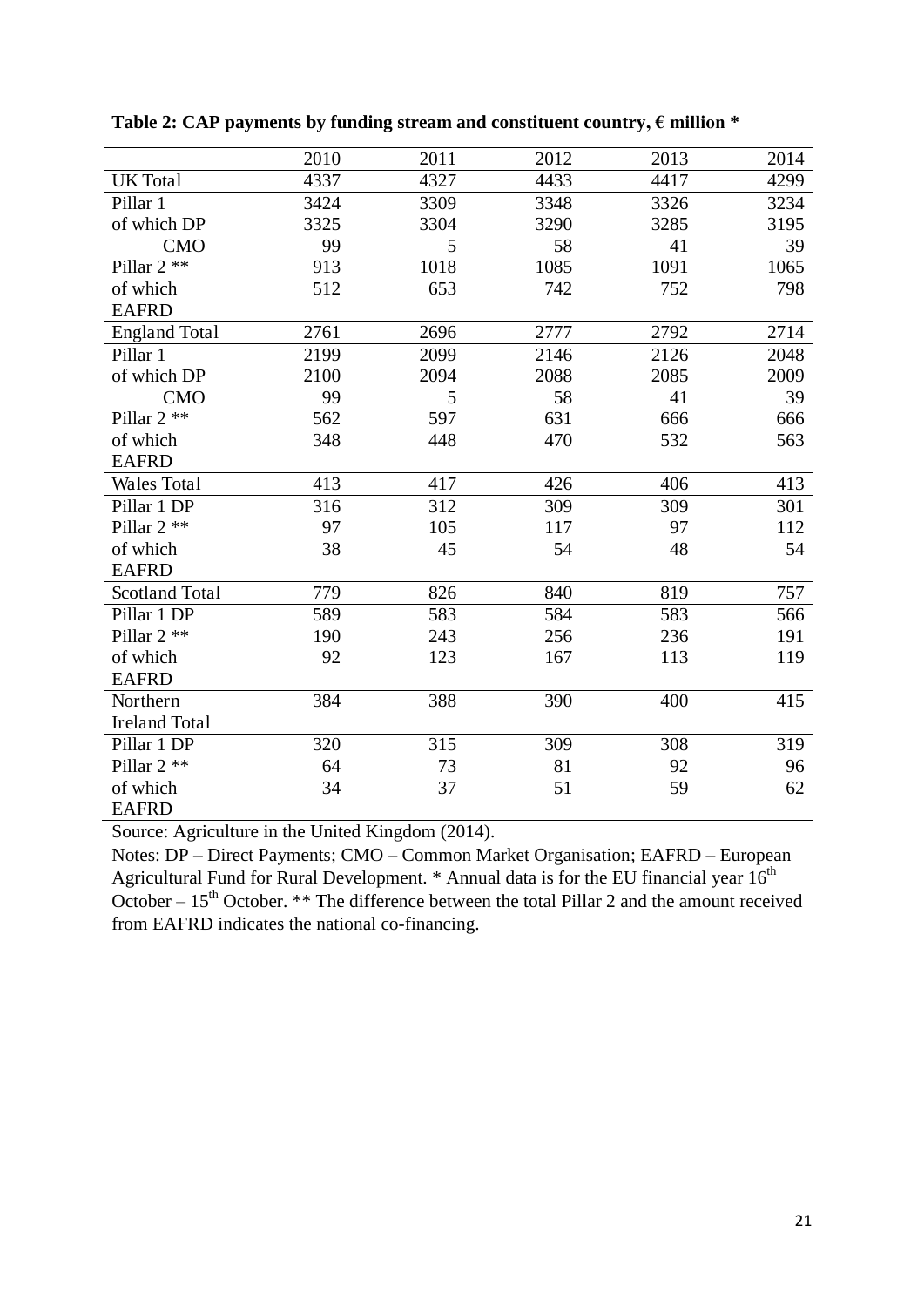| Variable          | Definition                                        | Mean $(S.D.)$ |
|-------------------|---------------------------------------------------|---------------|
| Employment        | Number of full-time equivalent firm workers, log  | 3.07(1.50)    |
| Employment growth | Growth rate of firm employment                    | 0.01(0.23)    |
| Market demand     | Annual 2-digit SIC by TTWA aggregated             | 13.83 (3.41)  |
|                   | demand in thousands GBP, log                      |               |
| Demand variance   | Firm revenue deviation from 2-digit SIC           | 0.99(2.11)    |
|                   | geometric mean                                    |               |
| Cost per employee | Annual firm wage bill per FTE worker in           | 2.99(1.24)    |
|                   | thousands GBP, log                                |               |
| Firm size         | Value of firm total assets in thousands GBP, log  | 7.18(2.60)    |
| Firm age          | Firm age in years                                 | 17.98 (17.93) |
| Total subsidy     | Value of total CAP subsidies (Pillars 1 and 2) at | 8.78 (1.79)   |
|                   | 4-digit postcode district in thousands GBP, log   |               |
| CMO share         | Share of common market organisation (CMO)         | 0.04(0.11)    |
|                   | subsidy, Pillar 1                                 |               |
| DP share          | Share of direct payments (DP) aka SFP, Pillar 1   | 0.67(0.41)    |
| Pillar 1 share    | Share of Pillar 1 (CMO+DP)                        | 0.71(0.39)    |
| RD share          | Share of rural development payments (RD),         | 0.29(0.39)    |
|                   | Pillar <sub>2</sub>                               |               |
| Manufacturing     | Dummy for manufacturing industries                | 0.12(0.33)    |
| Construction      | Dummy for construction and utilities industries   | 0.09(0.28)    |
| Services          | Dummy for service industries                      | 0.79(0.41)    |
| Rural area        | Dummy for rural areas according to the DEFRA      | 0.17(0.38)    |
|                   | (wider) definition of rurality                    |               |

|  |  |  | Table 3 Definition of variables and summary statistics |
|--|--|--|--------------------------------------------------------|
|--|--|--|--------------------------------------------------------|

Notes: Total number of observations: 190,348 for 2008, 2010, 2012 and 2014.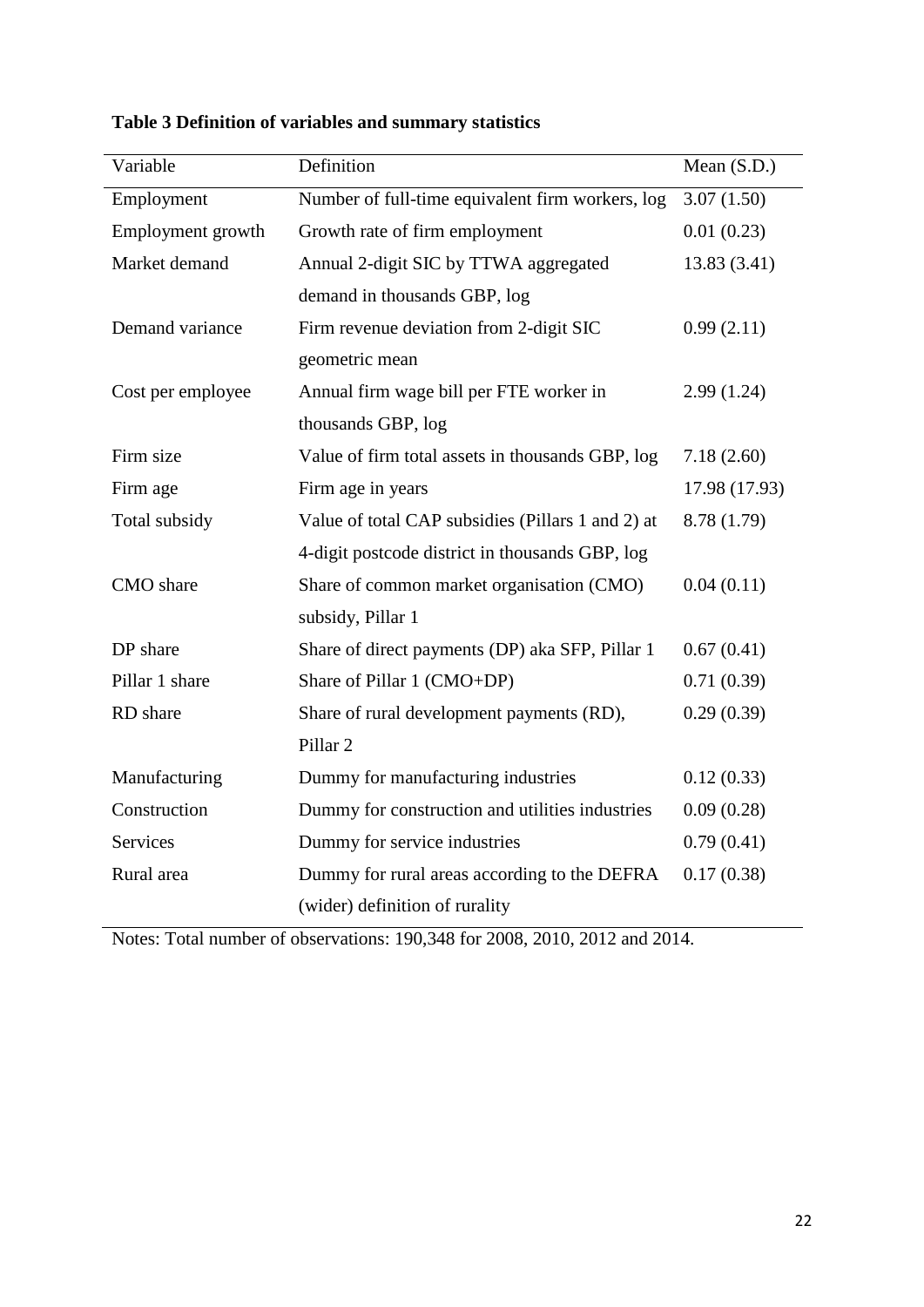| Variable               | Rural mean (S.D.) | Urban mean (S.D.) |
|------------------------|-------------------|-------------------|
| Employment             | 3.09(1.55)        | 3.06(1.49)        |
| Employment growth      | 0.01(0.20)        | 0.01(0.23)        |
| Market demand          | 11.84(3.40)       | 14.24 (3.26)      |
| Demand variance        | 0.81(2.06)        | 1.03(2.12)        |
| Cost per employee      | 2.82(1.21)        | 3.03(1.24)        |
| Firm size              | 7.12(2.61)        | 7.19(2.59)        |
| Firm age               | 18.65 (17.97)     | 17.85 (17.92)     |
| Total subsidy          | 9.08(1.79)        | 8.71 (1.78)       |
| CMO share              | 0.02(0.09)        | 0.04(0.12)        |
| DP share               | 0.76(0.34)        | 0.66(0.42)        |
| Pillar 1 share         | 0.78(0.33)        | 0.70(0.40)        |
| RD share               | 0.22(0.33)        | 0.30(0.40)        |
| Manufacturing          | 0.16(0.36)        | 0.12(0.32)        |
| Construction           | 0.10(0.30)        | 0.08(0.28)        |
| Services               | 0.74(0.44)        | 0.80(0.40)        |
| Number of observations | 32,788            | 157,560           |

**Table 4 Summary statistics for rural and urban samples of SME firms**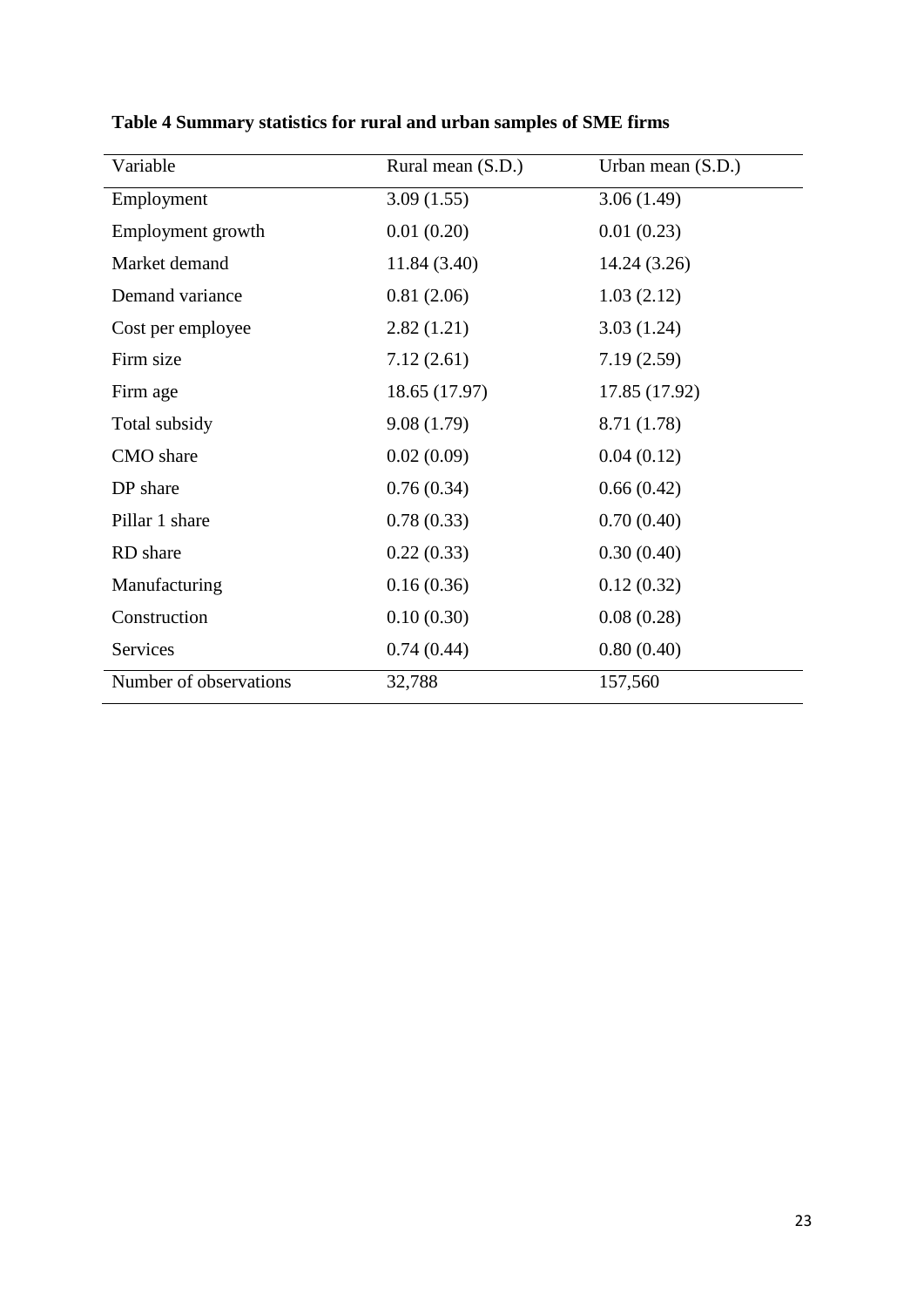| Dependent variable           | ln(empl)           | $\Delta$ (empl)    |
|------------------------------|--------------------|--------------------|
| <b>Explanatory variables</b> | (1)                | (2)                |
| Market demand                | $0.114(0.015)$ **  | $0.096(0.006)$ **  |
| Demand variance              | $-0.215(0.074)$ ** | $-0.303(0.023)$ ** |
| Cost per employee            | $-0.222(0.087)$ ** | $-0.749(0.154)$ ** |
| Firm size                    | $0.093(0.018)$ **  | $-0.024(0.010)$ ** |
| Firm age                     | $0.022(0.004)$ **  | $0.010(0.002)$ **  |
| <b>Total subsidy</b>         | $0.016(0.005)$ **  | $0.004(0.001)$ **  |
| Pillar 1 share               | $0.048(0.010)**$   | 0.007(0.010)       |
| Rural area                   | $0.105(0.023)$ **  | $-0.006(0.018)$    |
| 2010                         | $-0.108(0.006)$ ** | $-0.025(0.004)$ ** |
| 2012                         | $-0.168(0.008)$ ** | $-0.013(0.010)$    |
| 2014                         | $-0.185(0.008)$ ** | $-0.006(0.008)$    |
| Number of observations       | 190,348            | 190,348            |
| $AR(2)$ , p-value            | 0.16               | 0.06               |
| Hansen J, p-value            | 0.99               | 0.99               |

#### **Table 5 Regression results for the full SMEs sample**

Notes: Robust standard errors are reported in parentheses; level of significance \*\* 1%, \* 5%. A set of 2-digit SIC industry dummies with reference category food processing is included in all regressions.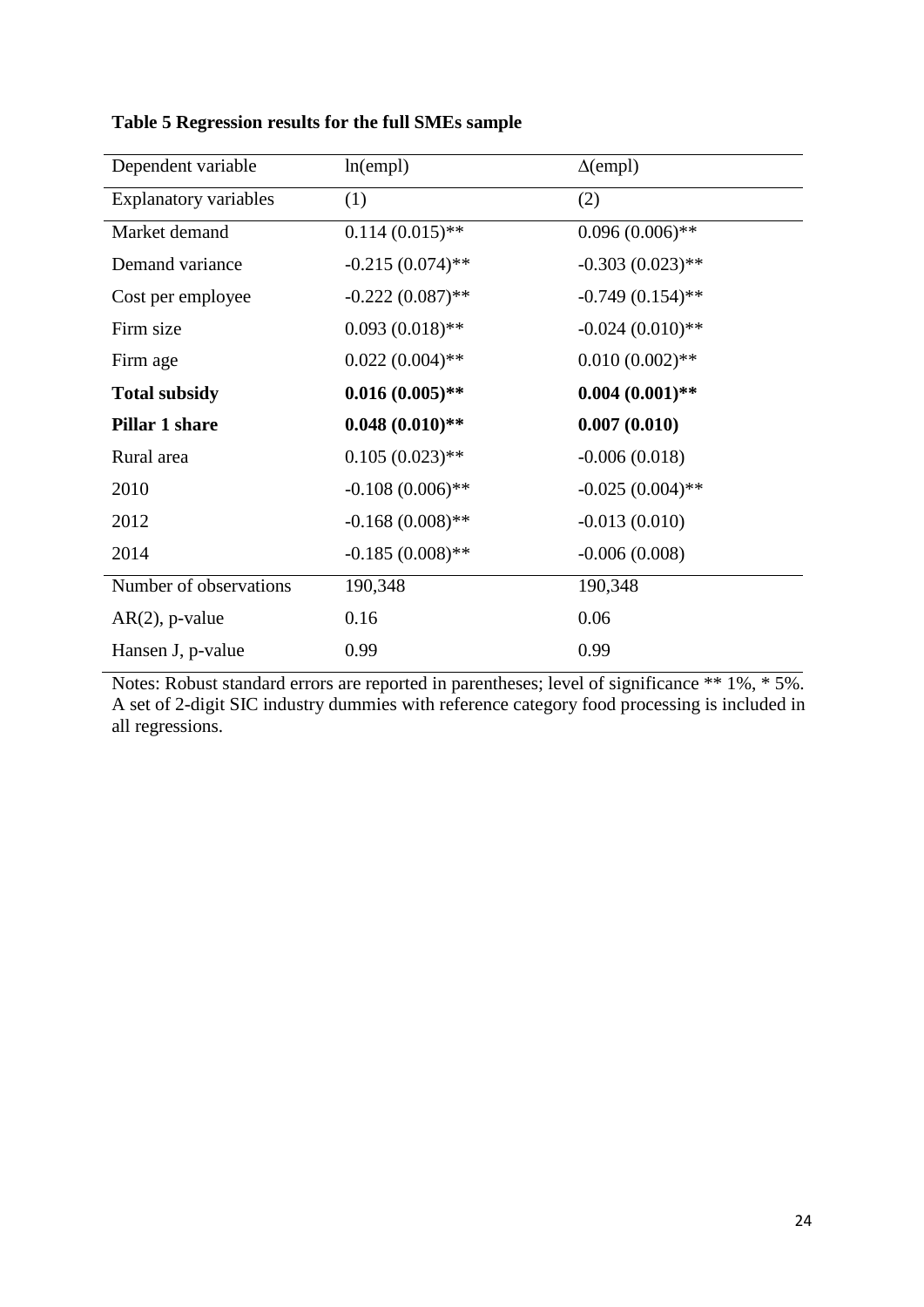| Dependent variable           | ln(empl)           | $\Delta$ (empl)    |
|------------------------------|--------------------|--------------------|
| <b>Explanatory variables</b> | (1)                | (2)                |
| Market demand                | $0.111(0.013)$ **  | $0.097(0.006)$ **  |
| Demand variance              | $-0.215(0.074)$ ** | $-0.305(0.024)$ ** |
| Cost per employee            | $-0.198(0.097)*$   | $-0.752(0.150)$ ** |
| Firm size                    | $0.096(0.020)$ **  | $-0.023(0.011)*$   |
| Firm age                     | $0.021(0.005)$ **  | $0.010(0.002)$ **  |
| <b>Total subsidy</b>         | 0.011(0.018)       | $0.002(0.001)*$    |
| Pillar 1 share               | $0.044~(0.008)**$  | 0.009(0.010)       |
| Total subsidy*Rural area     | $0.120(0.060)*$    | 0.037(0.037)       |
| Rural area dummy             | $-0.386(0.163)*$   | $-0.032(0.033)$    |
| 2010 dummy                   | $-0.111(0.009)$ ** | $-0.024(0.004)$ ** |
| 2012 dummy                   | $-0.170(0.010)$ ** | $-0.012(0.010)$    |
| 2014 dummy                   | $-0.183(0.008)$ ** | $-0.007(0.008)$    |
| Number of observations       | 190,348            | 190,348            |
| $AR(2)$ , p-value            | 0.05               | 0.06               |
| Hansen J, p-value            | 0.99               | 0.99               |

**Table 6 Regression results for the full SMEs sample with rural-subsidy interaction** 

Notes: Robust standard errors are reported in parentheses; level of significance \*\* 1%, \* 5%. A set of 2-digit SIC industry dummies with reference category food processing is included in all regressions.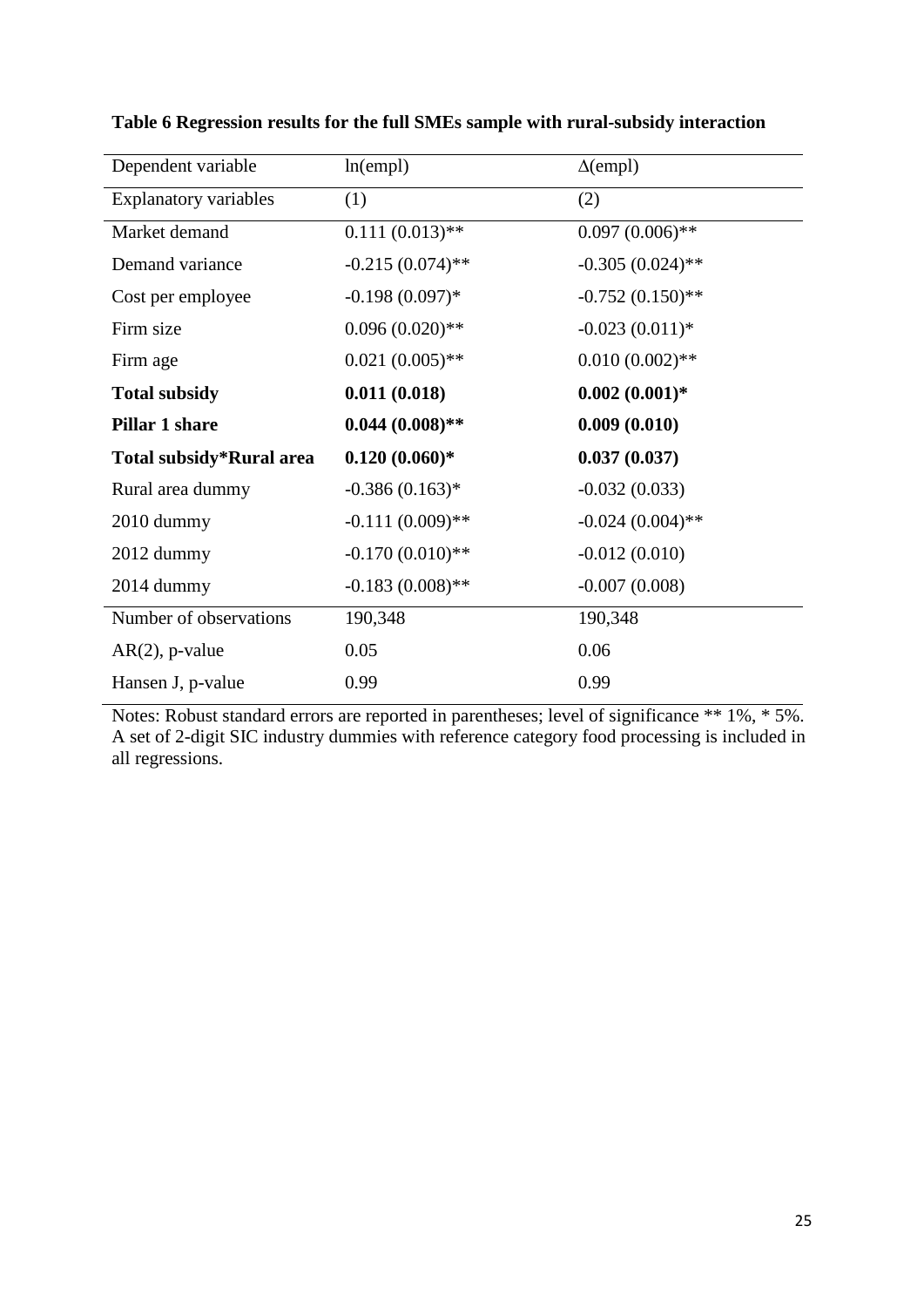

**Figure 1 Geographic distribution of firms in the UK**